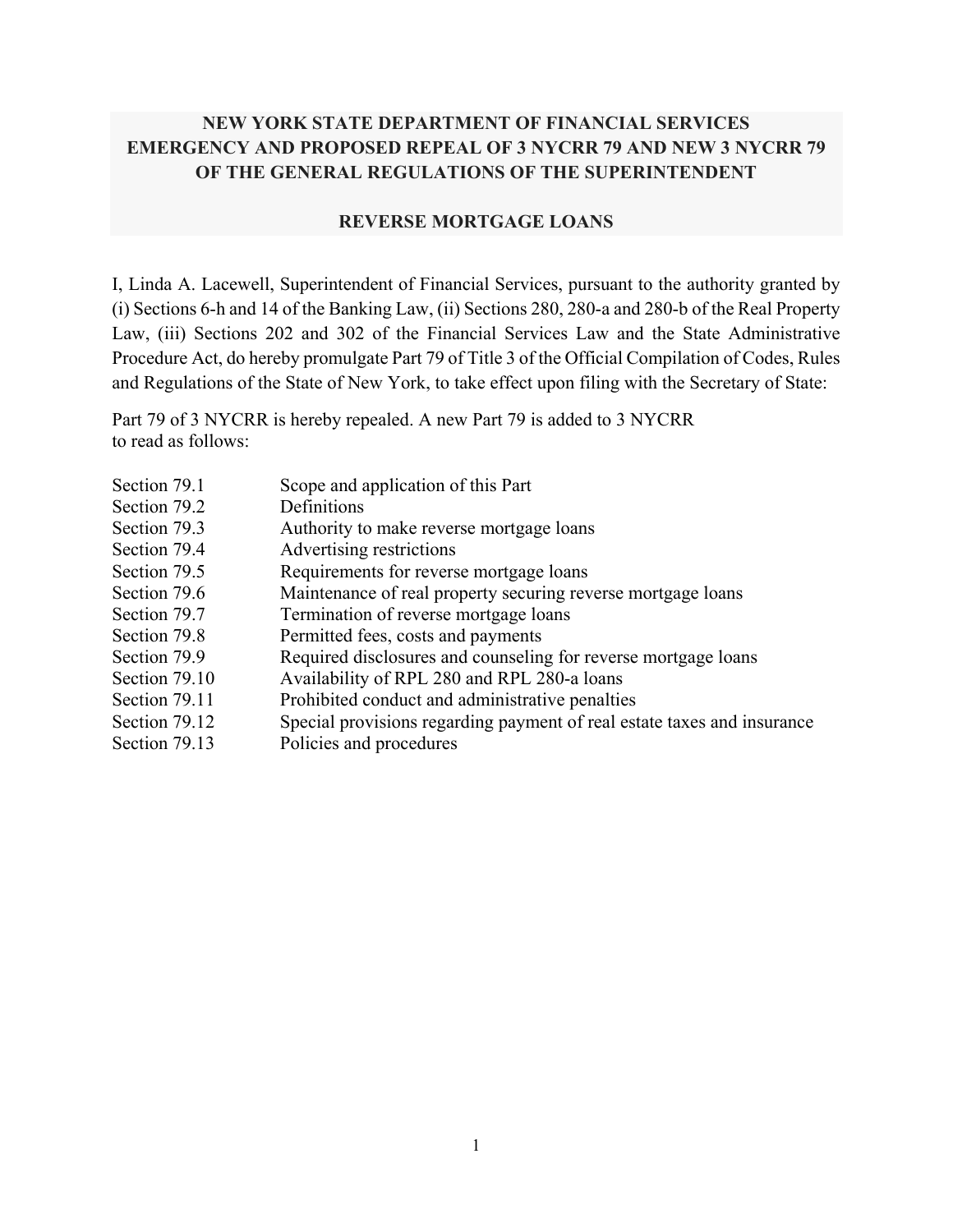#### **Section 79.1 Scope and application of this part.**

Article 12-D of the Banking Law requires certain lenders engaged in the business of making mortgage loans to obtain a license from the superintendent. Article 12-D of the Banking Law also provides exemptions from such licensing requirements for certain exempt organizations, provided that the superintendent is notified that they are making mortgage loans in this State and they comply with any regulations applicable to persons so engaged. This Part sets forth requirements that are applicable to both licensed entities and exempt organizations engaged in the making of reverse mortgage loans in this State.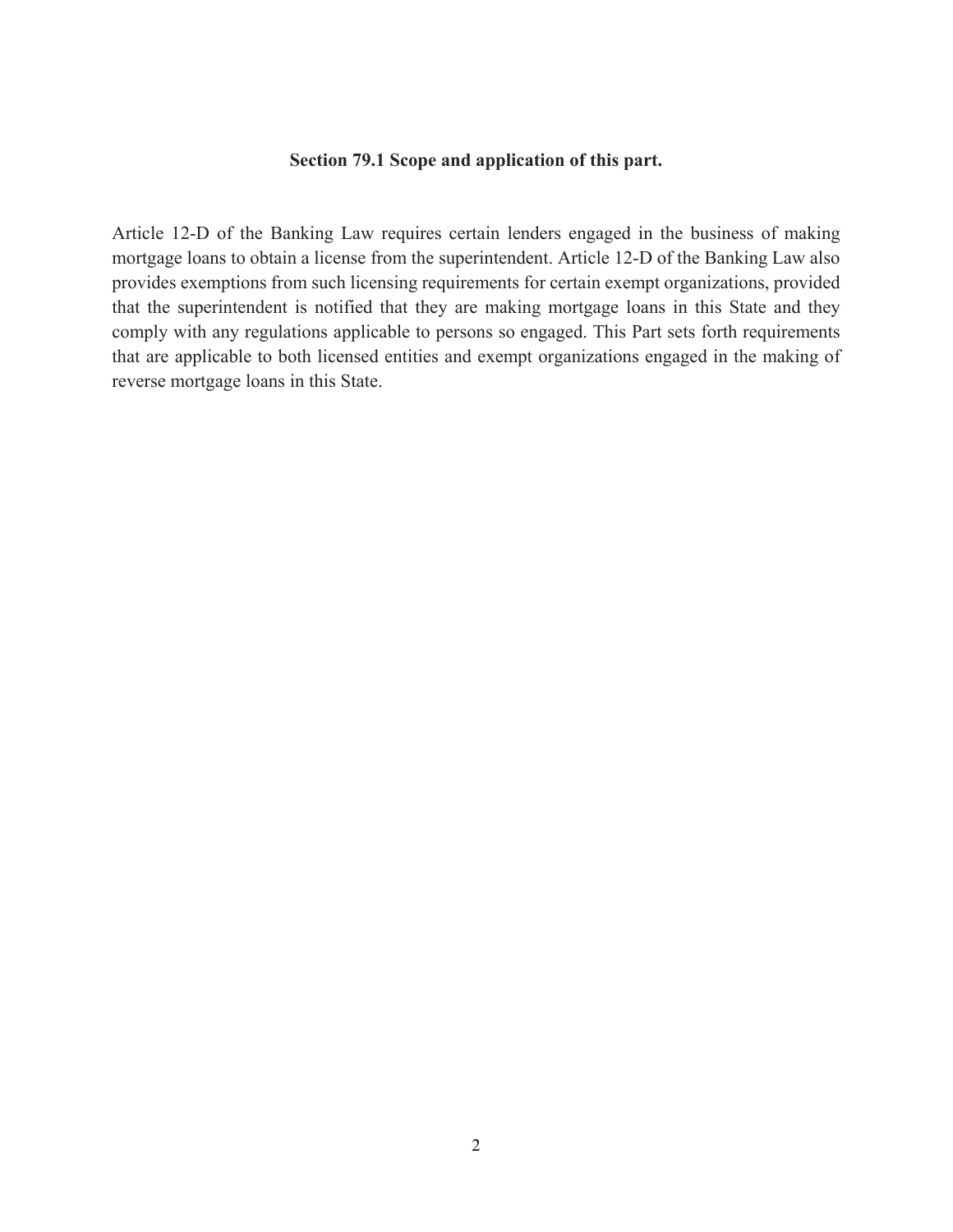## **Section 79.2 Definitions.**

For purposes of this Part:

(a) The term *advertisement* means any information, whether disseminated through print or published material, electronic media, audio or visual material, or descriptive literature used to inform consumers about or induce consumers to apply for a reverse mortgage loan. The term *advertisement* shall not include:

- (1) Direct personal contacts, such as follow-up letters, cost estimates for individual consumers, or oral or written communication relating to the negotiation of a specific transaction;
- (2) Informational material, such as, interest-rate and loan-term memos, distributed only to business entities;
- (3) Notices required by federal or state law, if the law mandates that specific information be displayed and only the information so mandated is included in the notice;
- (4) News articles the use of which is controlled by the news medium;
- (5) Market-research or educational materials that do not solicit business; or
- (6) Communications about an existing credit account, such as a promotion encouraging additional or different uses of an existing credit card account.

(b) The term *application fee* means any fee collected in connection with an application for a reverse mortgage loan including any charge for soliciting, processing, placing or negotiating a reverse mortgage loan. The term *application fee* does not include a commitment fee or a lock-in fee, nor does such term include payments to be remitted to third-party service providers.

(c) The term *authorized designee* means the third party designated by the mortgagor to receive notices in accordance with sections 280(2)(f), 280-b(2)(m) and 280-b(6) of the Real Property Law.

(d) The term *broker* means a mortgage broker as defined in article 12-D of the Banking Law.

(e) The term *business day* means any day of the week except for Saturday, Sunday and any legal holiday.

(f) The term *clear and conspicuous* means that the statement, representation or term being disclosed is of such size, color, contrast, and/or audibility and is so presented as to be readily noticed and understood by the person to whom it is being disclosed. If such statement is necessary as a modification, explanation, or clarification to other information with which it is presented, it must be presented in close proximity to the information it modifies, in a manner so as to be readily noticed and understood.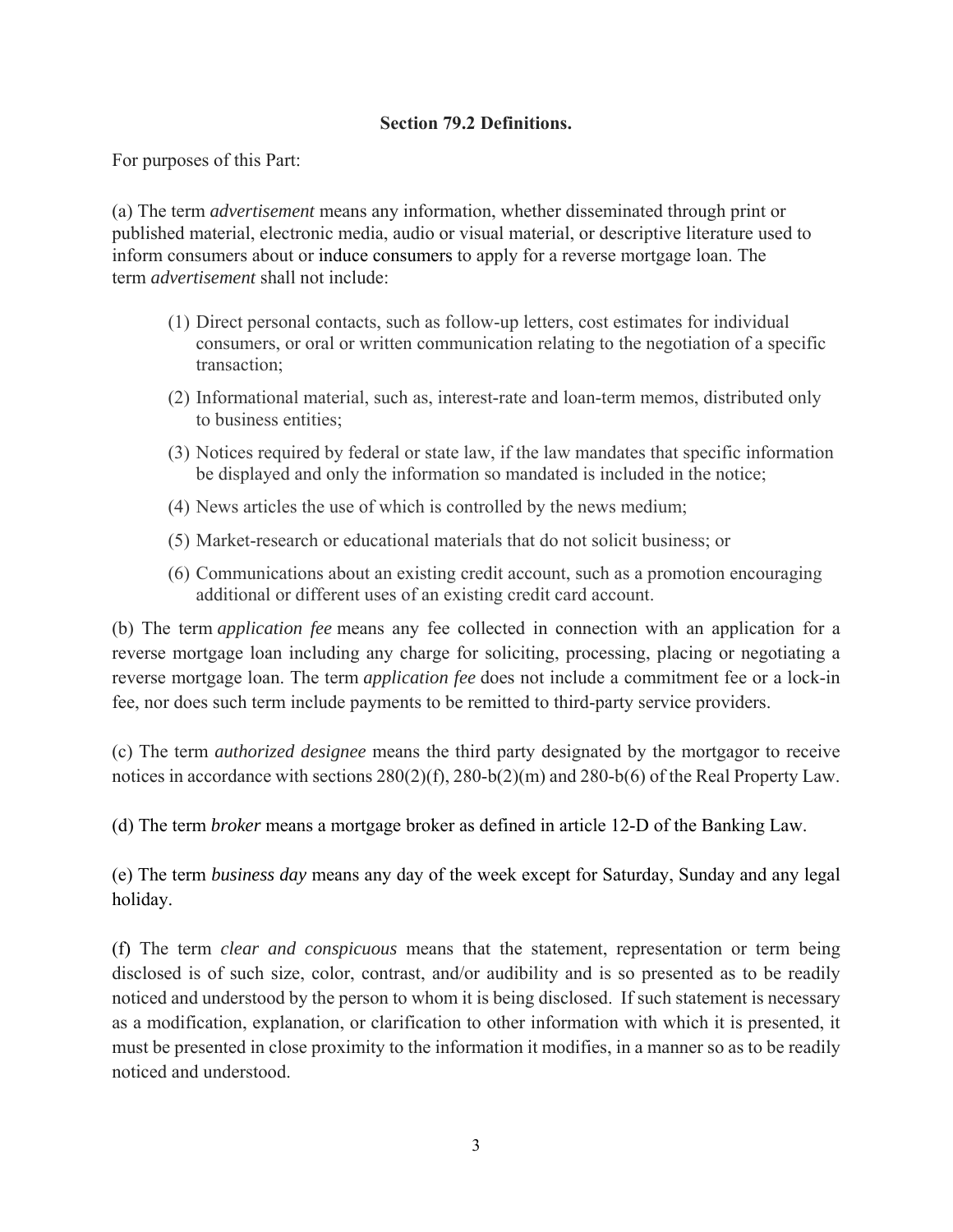(g) The term *counseling statement* means a written disclosure prepared either by the local or county office for the aging or in accordance with section  $79.9(a)(1)$  of this Part, on the advisability and availability of independent counseling and information services.

(h) The term *Eligible Surviving Non-Mortgagor Spouse* means the spouse of a mortgagor, who is not also a mortgagor, and who:

- (1) met, and continues to meet the requirements of the subject reverse mortgage loan both at the time of the loan closing and at the time of the mortgagor's death;
- (2) was either:

a. legally married - as determined by the law of the state in which the spouse and mortgagor reside(d) or the state of celebration - to the mortgagor at the time of loan closing and who remained married to the mortgagor until the mortgagor's death; or

b. engaged in a committed relationship with the mortgagor akin to marriage but was prohibited, at the time of the loan origination, from legally marrying the mortgagor based on the gender of both the mortgagor and non-mortgagor spouse, but was legally married prior to the death of the mortgagor, as determined by the law of the state in which the spouse and mortgagor reside(d) or the state of celebration, to the mortgagor and remained married until the death of the mortgagor;

(3) Currently resides and resided in the property secured by the reverse mortgage loan as his or her principal residence at origination of the reverse mortgage loan and throughout the duration of the life of the reverse mortgage loan; and

(4) Who has or is able to obtain - within 90 calendar days following the death of the mortgagor - good, marketable title to the property or a legal right (e.g., executed lease, court order, etc.) to remain in the property for life.

(i) The term *exempt organization* means any insurance company, banking organization, foreign banking corporation licensed by the superintendent or the comptroller of the currency to transact business in this state, national bank, federal savings bank, federal savings and loan association, federal credit union, or any bank, trust company, savings bank, savings and loan association, or credit union organized under the laws of any other state, or any instrumentality created by the United States or any state with the power to make mortgage loans;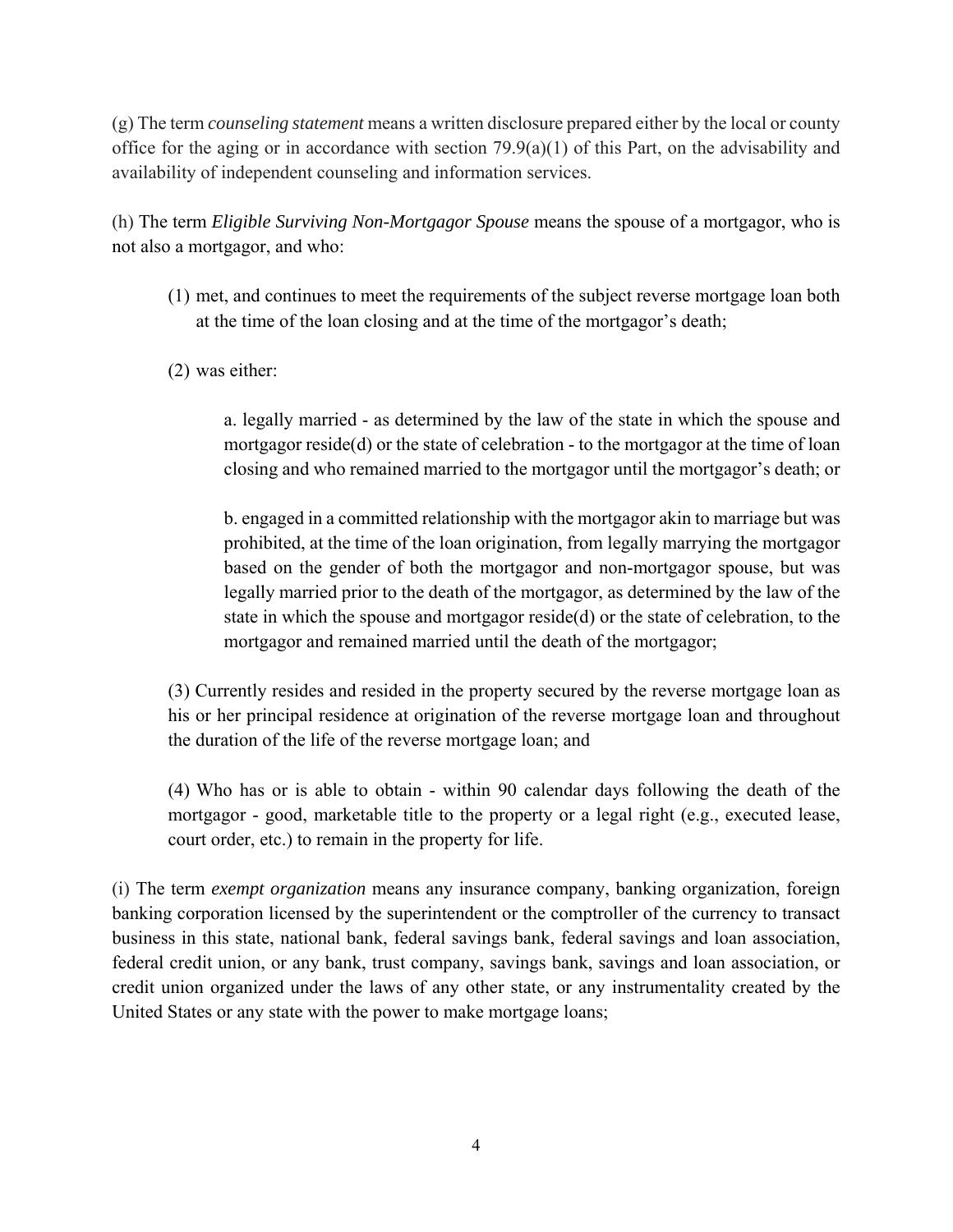(j) The term *housing counselor* means a Housing and Urban Development certified counselor or any other counseling service as listed on a counseling statement supplied by the county or local office for the aging.

(k) The term *lender* means any person or entity engaged in the business of making reverse mortgage loans.

(l) The term *mortgagee* means a lender or lenders, an assignee or assignees thereof, or a servicer or servicers acting on behalf of a lender or assignee.

(m) The term *mortgagor* means a borrower or borrowers of a reverse mortgage loan.

(n) The term *property charge* means property taxes, hazard insurance premiums, any applicable flood insurance premiums, ground rents, condominium fees, planned unit development fees, homeowners' association fees, and any other special assessments that may be levied by any municipality or pursuant to State law.

(o) The term *reverse mortgage loan* means an RPL 280 loan, RPL 280-a loan or RPL 280-b loan, which is secured by a first mortgage on real property, located in the state of New York, improved by a one- to four-family residence or condominium that is the residence of the mortgagor, the proceeds of which are advanced to the mortgagor during the life of the loan in equal installments, in advances through a line of credit or otherwise, in lump sums, or through a combination thereof.

(p) The term *RPL 280 loan* means a loan made under section 280 of the Real Property Law.

(q) The term *RPL 280-a loan* means a loan made under section 280-a of the Real Property Law.

(r) The term *RPL 280-b loan* or *HUD/HECM loan* means a loan made under the Demonstration Program of Insurance of Home Equity Conversion Mortgages for Elderly Homeowners reverse mortgage loan program, 12 USC section 1715z-20 and in accordance with section 280-b of the Real Property Law.

(s) The term *servicer* means a mortgage loan servicer as defined in Part 418 of this Title.

(t) The term *set aside account* means any account that a mortgagee establishes or controls to pay property charges on behalf of a mortgagor with respect to a reverse mortgage loan, including charges that the parties have voluntarily agreed that the mortgagee should collect and pay, and includes any arrangement by which the mortgagee reserves a portion of the mortgagor's principal for subsequent payment of property charges or conditional repairs under a repair rider. The definition encompasses any account established for any of the above purposes, regardless of title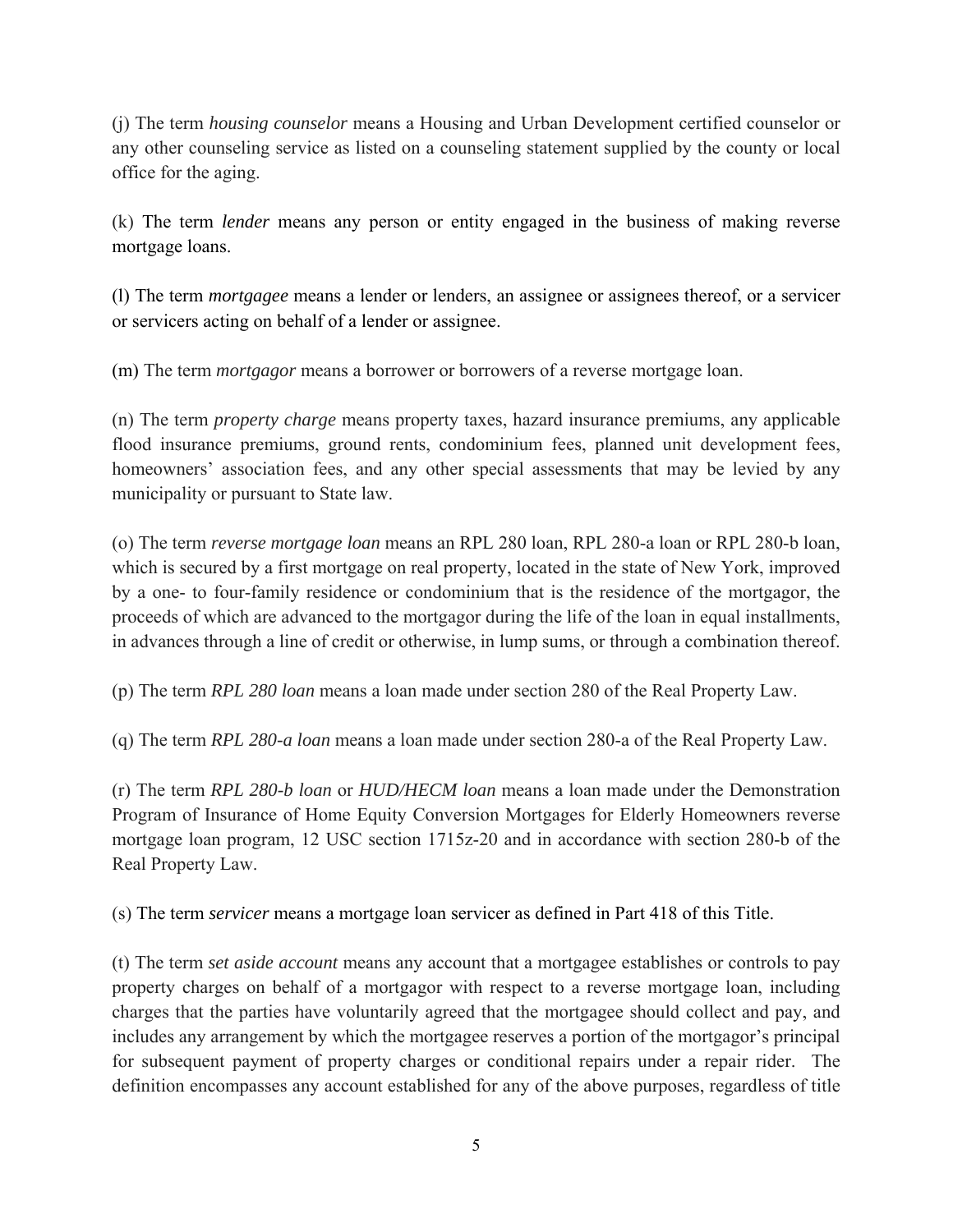given, including a "reserve account," "reserve fund," "repair set aside account" "life expectancy set aside account" or "escrow account." For purposes of this section, the term "set aside account" excludes any account that is under the mortgagor's total control such as a line of credit, as detailed in section 79.12(c) of this Part.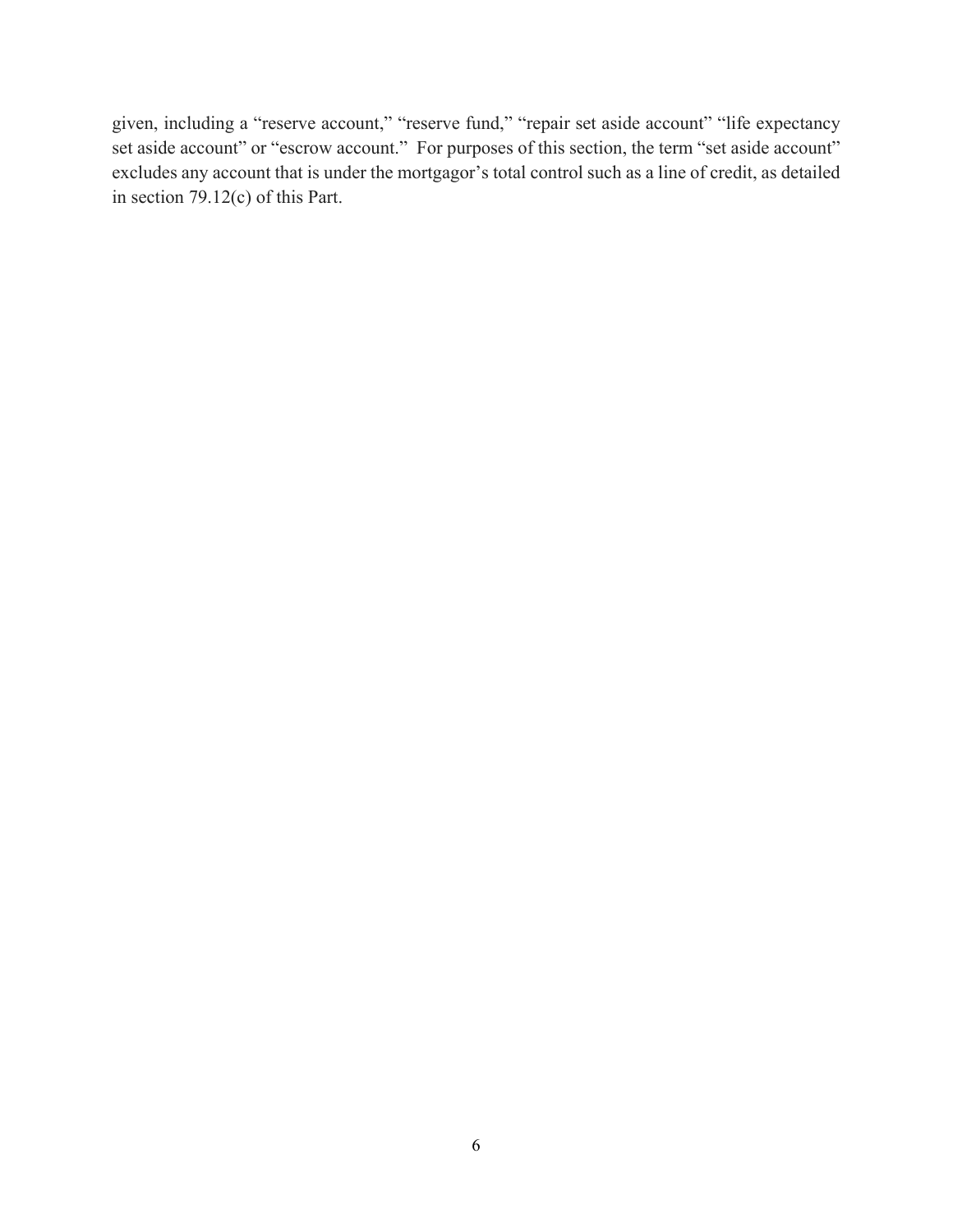#### **Section 79.3 Authority to make reverse mortgage loans.**

(a) No person or entity may engage in the business of making a reverse mortgage loan unless they are licensed to make mortgage loans pursuant to section 591 of the Banking Law or are an exempt organization.

(b) In addition to the requirements of subdivision (a) above, effective March 5, 2020, no person or entity may engage in the business of making a reverse mortgage loan unless they have applied and are granted such right by the superintendent.

(c) An application for authority to make reverse mortgage loans must be made in accordance with the following, as applicable:

(1) Any person or entity licensed pursuant to section 591 of the Banking Law must apply to the Department for authority to make reverse mortgages loans and demonstrate, to the satisfaction of the superintendent, the following:

- i. The lender satisfies the financial responsibility requirements set forth in section 410.1 of the Superintendent's Regulations and:
	- a.either maintains an irrevocable standby letter of credit in favor of the lender, the initial term of which is at least two years, that is provided by a financial institution that is not affiliated with the lender, in an amount necessary to fund all reverse mortgage loan requirements anticipated to be made over the next 12 months or an amount to be determined by the superintendent and published on the Department's website, whichever is greater and, is approved by the superintendent;
	- b.has a rating of either 4A1 or 5A1 from Dun & Bradstreet Credit Services for three consecutive years, prior to the date of the application; or
	- c.provides a copy of the Federal Housing Administration approval letter authorizing the lender to originate Federal Housing Administration loans; and
- ii. At the time of application and for as long as the lender makes reverse mortgage loans, the lender will maintain a minimum capital amount as published on the Department's website. A lender may rely on the capital of its parent to satisfy the requirements of this subdivision provided that for any year in which a lender seeks to so rely, it shall provide to the Department a certified financial statement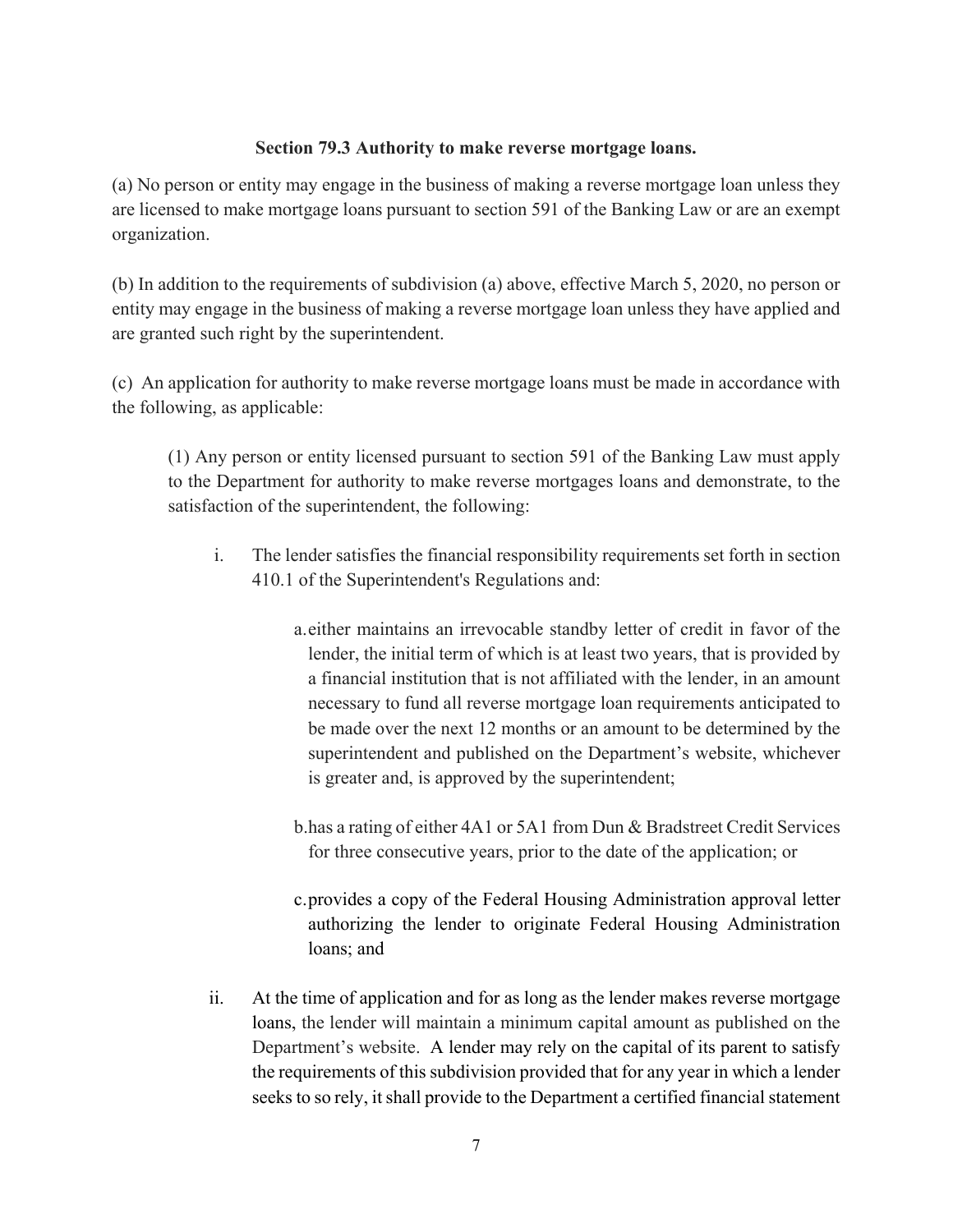of the parent showing a net worth of at least an amount to be determined by the superintendent and published on the Department's website, as of the close of its most recent fiscal year and a binding written commitment from the parent to the entity to make a minimum of such amount available to the lender as a capital contribution in connection with its reverse mortgage lending program.

iii. The following documents should be provided with the application:

a.a copy of the standby letter of credit, if applicable;

b.an audited financial statement for the most recent fiscal year;

c.a copy of the lender's report issued by A.M. Best Company; and

d.such other information and documents as shall be requested by the superintendent.

(2) The application provisions of subsection (1) above shall not apply to exempt organizations provided that such exempt organization notifies the superintendent that it is making reverse mortgage loans in this State and submits the following information and documents as applicable:

- a. the name, address, telephone number, and principal place of business of the exempt organization;
- b. the name of an executive officer responsible for the exempt organization's reverse mortgage loan program;
- c. the basis for its exemption pursuant to section  $590(1)(e)$  of the Banking Law;
- d. the designation by any out-of-state exempt organization of an agent within the State of New York for service of process for any matter arising from a reverse mortgage loan;
- e. a copy of any trust agreement entered into between the exempt organization and a trustee pursuant to section  $79.5(g)(2)$  of this Part;
- f. the name, address, telephone number, and principal place of business of any trustee and a designation in accordance with the requirements of section 131(3) of the Banking Law.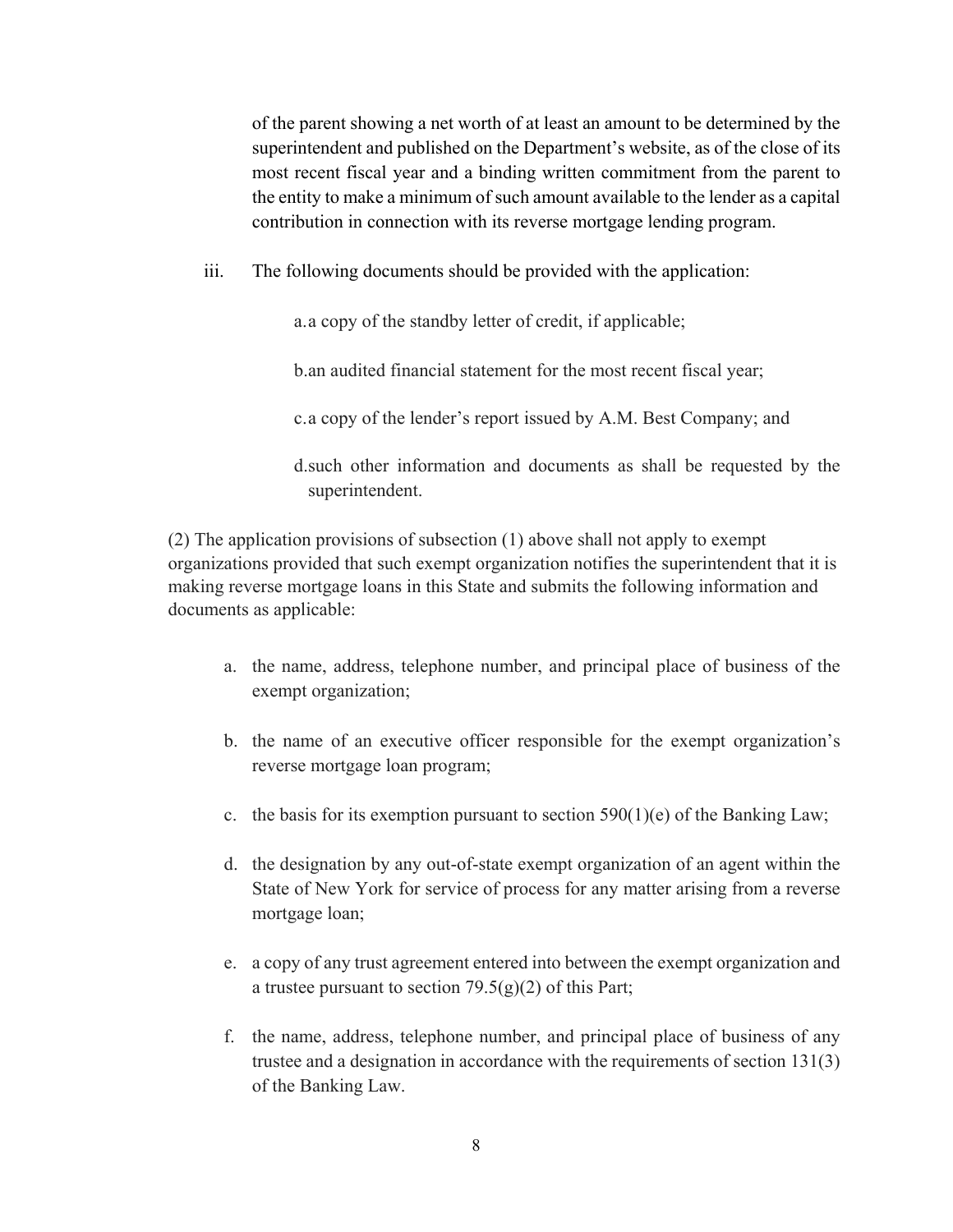g. such other information and documents as shall be requested by the superintendent.

(d) In order to facilitate an orderly transition and minimize disruption in the mortgage marketplace, any person or entity, subject to the requirements of subsection (b) above, who was both licensed to make mortgage loans pursuant to section 591 of the Banking Law, or is an exempt organization and engaged in the business of making RPL 280-b loans as of March 5, 2020, shall file with the superintendent, by June 5, 2020, an application in accordance with subsection (c) above.

(e) All persons and entities covered by this subdivision may continue to engage in the business of making RPL 280-b loans until the earlier of the date they receive notice that their application under this Part has been denied or April 5, 2021 in the case of those covered by paragraph (1) of this subdivision (d) or June 5, 2021 in the case of those covered by paragraph (2) of subdivision (d).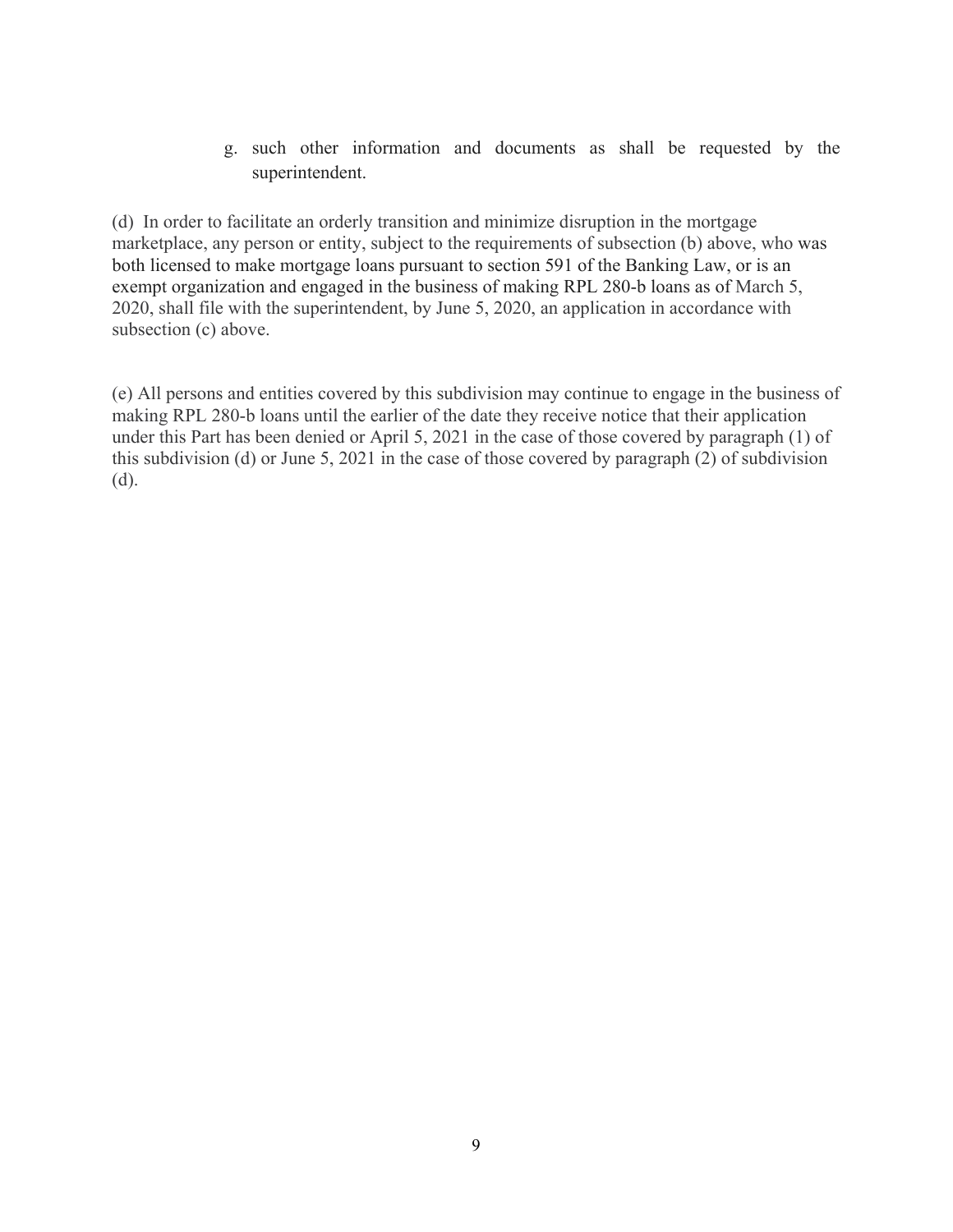## **Section 79.4 Advertising restrictions**

- (a) Any advertisement for a reverse mortgage loan placed in print or electronic media shall indicate the name of the entity and, in the event the entity maintains an office in New York, the street address for such office.
- (b) Disclosures required by this section shall be clear and conspicuous.
- (c) Advertisement of terms that require additional disclosures:
	- (1) Material Terms. An advertisement that references any of the following terms shall include the appropriate qualification listed in paragraph  $(c)(2)$ :
		- i. The mortgage insurance premium percentage;
		- ii. The interest rate;
		- iii. The number of payments or period of payments to the mortgagor;
		- iv. The amount of any payments; or
		- v. The amount of any origination fees.
	- (2) An advertisement referencing any of the terms listed in paragraph (c)(1) shall include the following disclosures as applicable:
		- i. The terms provided are projections and actual terms may vary;
		- ii. The terms of payment, which reflect the obligations over the full term of the loan, including any payment of property charges; and
		- iii. That origination fees for HUD/HECM loans are capped.
- (d) The following acts or practices are prohibited in advertisements for reverse mortgage loans:
	- (1) Making any false or misleading statement or classification of the product offered including, but not limited to any statement that the product offered:
		- a. is a government benefit or is not a loan;
		- b. has been endorsed by Federal Housing Administration or Housing and Urban Development; and
		- c. contains any features or limitations that are inconsistent with state or federal rules and requirements;
	- (2) Making any false or misleading statement or classification of the advertisement itself, including, but not limited to, use of the words "public service announcement;"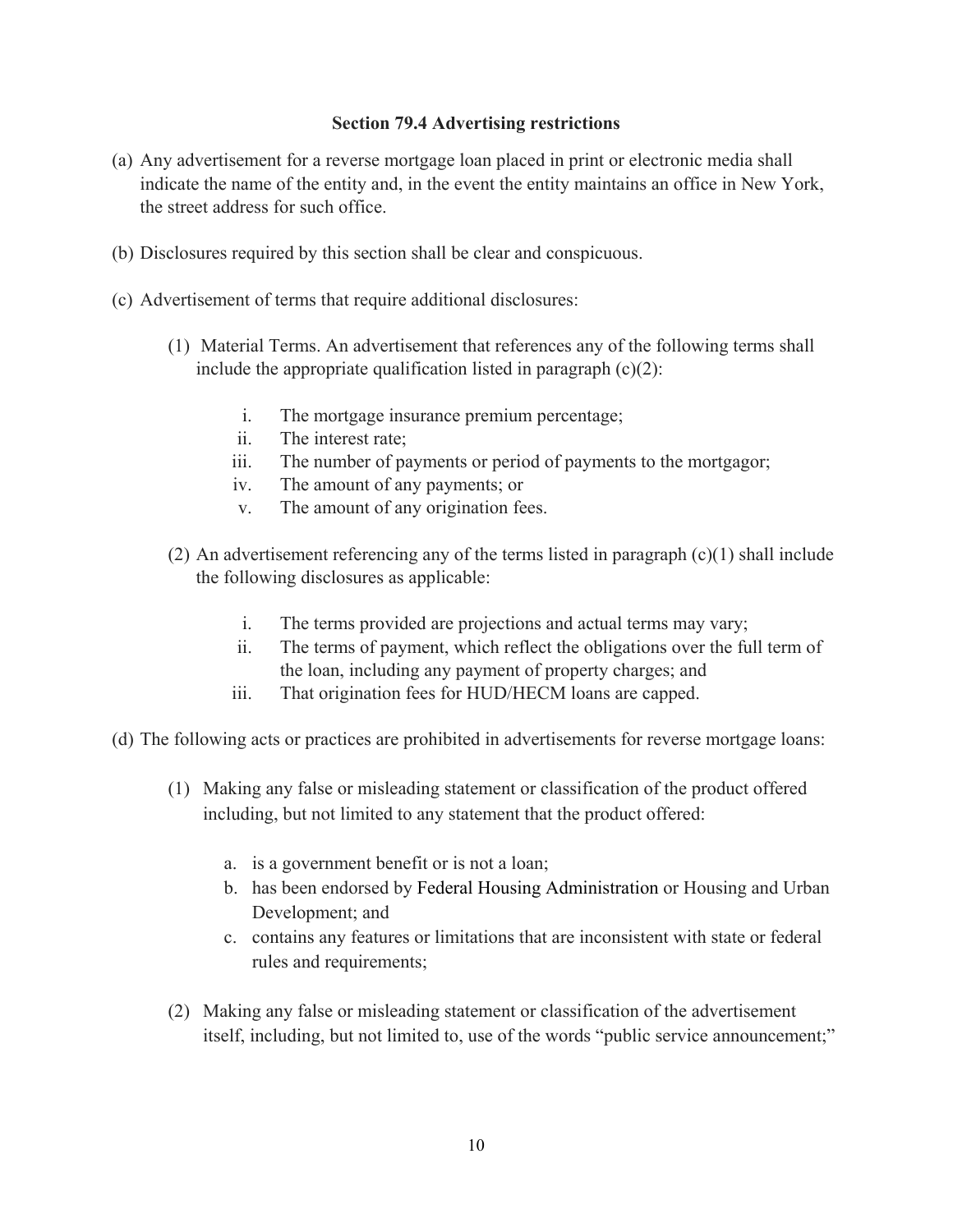- (3) Making any false or misleading statement about default or foreclosure including, but not limited to, any statement that a mortgagor can "never lose" their home or there is "no risk" to a mortgagor's home;
- (4) Making any false or misleading statement about "fixed" rates and payments including, but not limited to, using the word "fixed" in an advertisement for an adjustable rate reverse mortgage loan;
- (5) Making any false or misleading statement about monthly payments or the overall cost of the product including, but not limited, to any statement that a:
	- a. mortgagor will "never make monthly payments" or not be required to repay a reverse mortgage loan "during your lifetime;"
	- b. mortgagor will "never owe more than the value of your home;" and
	- c. reverse mortgage loans provide payments "for life;"
- (6) Creating a false sense of urgency by providing any misleading or inaccurate information about limits on the availability of the product or any feature thereof;
- (7) Making any false or misleading use of the name of the consumer's current financial institution, including but not limited to, using such name in an advertisement that is not sent by or on behalf of the consumer's current financial institution;
- (8) Providing any information about material terms or required disclosures partially in a foreign language, while providing information about other material terms only in English; and
- (9) Making any false or misleading statement about government entitlements, sponsorships or insurance including, but not limited to, statements which may give an applicant the impression that their financial interests are government insured or otherwise protected.
- (e) Every lender and broker shall maintain samples of all of its advertisements including, commercial scripts of all radio broadcasts, television broadcasts, and electronic media, for a period of three years from the date of last publication.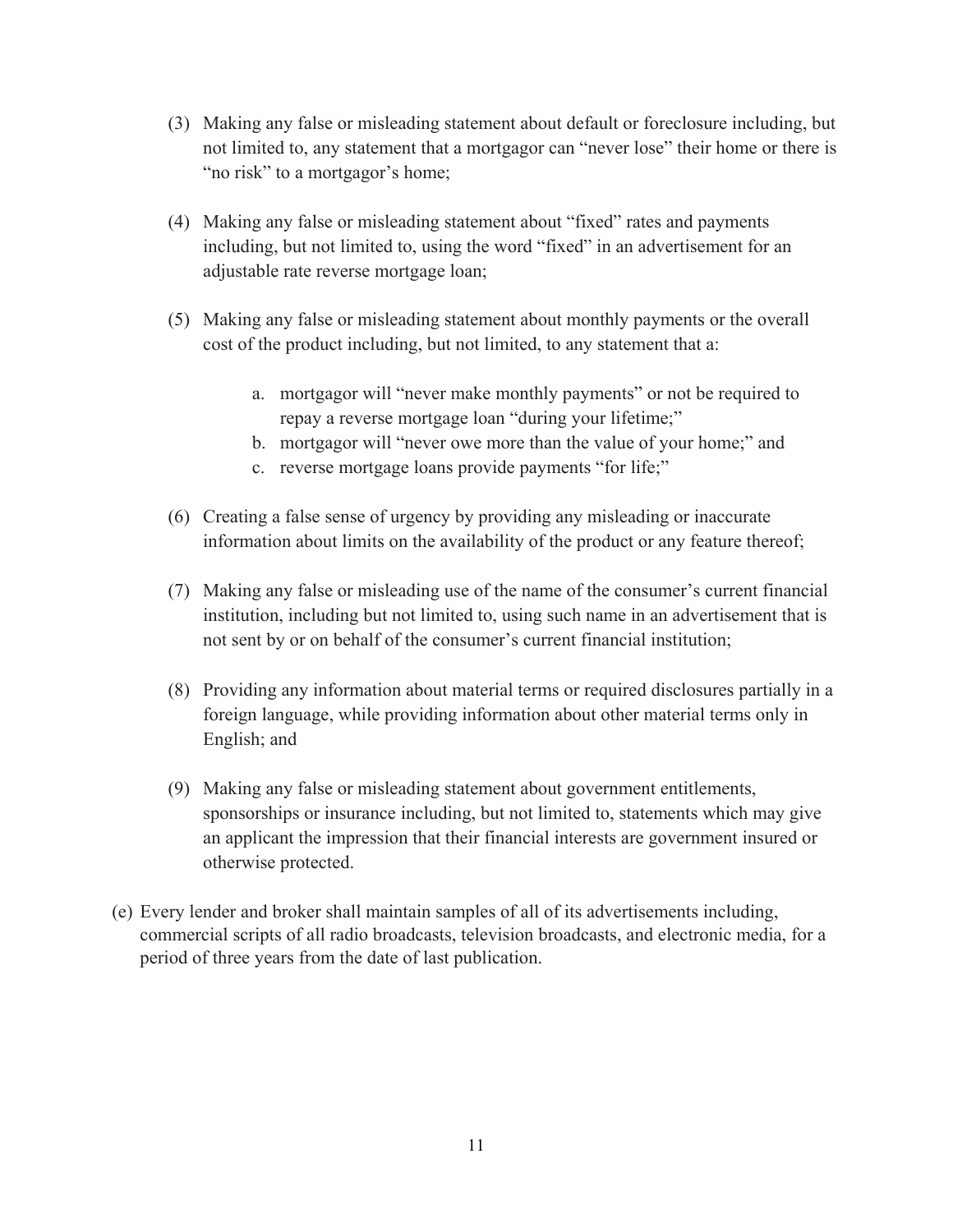# **Section 79.5 Requirements for reverse mortgage loans.**

All reverse mortgage loans shall comply with the following requirements:

(a) The security instrument shall expressly and conspicuously bear a legend identifying the security as a "reverse mortgage;"

(b) The mortgagor may prepay any reverse mortgage loan without penalty at any time. The payment of any fees or charges, such as a termination fee, that otherwise would be due at maturity without prepayment shall not be deemed a penalty for these or any other purposes;

(c) Mortgagees shall be prohibited from using or attaching any property or asset of the mortgagor except the real property securing the reverse mortgage loan;

(d) In the event that a mortgagee fails to make payment of or remit to the mortgagor any monies required under any reverse mortgage loan within 15 calendar days of its due date, the mortgagee shall forfeit twice the interest that would have been earned on the outstanding loan principal for the entire period during which payments to the mortgagor were late, unless the mortgagee otherwise has the right to terminate the reverse mortgage loan pursuant the "Lender's Limited Waiver of the Right of Foreclosure" executed in accordance with section 79.7(d) of this Part and due notice has been provided to the mortgagor or authorized designee;

(e) No reverse mortgage loan commitment or approval shall be issued by a lender until the applicant presents a counseling affidavit (herein defined), provided in accordance with 79.9(a)(4) of this Part and including the name address telephone number and signature of the applicant and, if applicable, the non-mortgagor spouse and the housing counselor, as well as, the date of the counseling. All completed counseling affidavits shall be maintained by the mortgagee, for inspection by the superintendent, in an accurate, reproducible, and accessible format for the entire term of the reverse mortgage loan, and thereafter in accordance with applicable statutes;

(f) Interest shall only accrue from the time monies are actually advanced to or on behalf of the mortgagor. Accrued interest may be added to the loan principal;

(g) A reverse mortgage loan which provides for the purchase of an annuity shall comply with the following conditions as applicable:

- (1) the company that issues the annuity must have a rating of excellent or superior from A.M. Best Company and must be licensed by the State of New York; and
- (2) if a trustee holds the annuity in trust during the life of the mortgagor, then: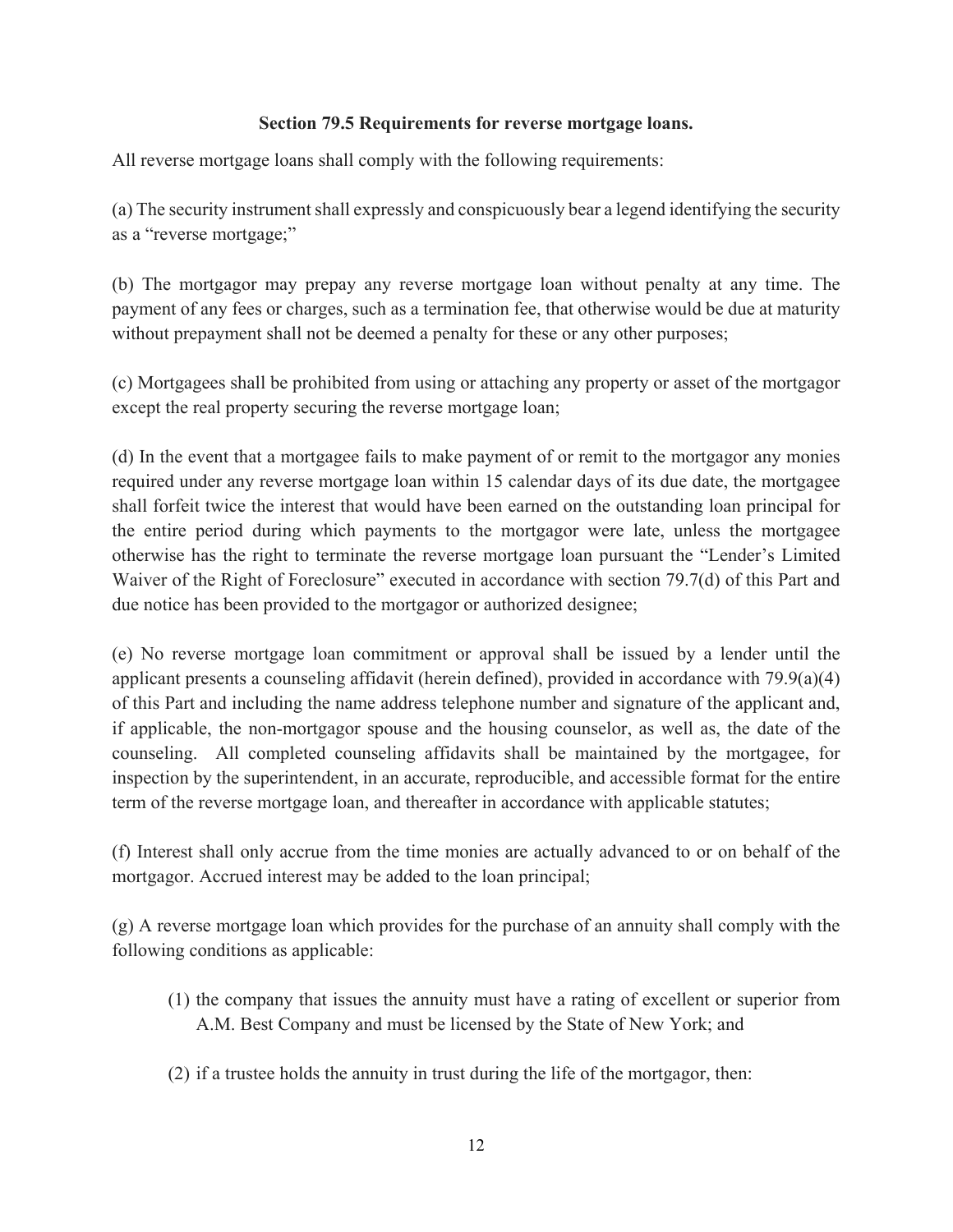(i) the trustee must be a banking organization or a trust company which is incorporated, chartered, organized or licensed under the laws of this State or any other state or the United States;

(ii) pursuant to section 131(3) of the Banking Law, any out-of-state trustee must appoint the superintendent as agent for service of process for any matter arising from a reverse mortgage loan made to a New York resident;

(iii) the trust agreement must provide that it is governed by New York law;

(iv) payments derived from the annuity must be paid by the trustee directly to the mortgagor irrespective of whether the payment is made on behalf of the mortgagee; and

(v) the mortgagor must have a beneficial interest in the trust irrespective of whether the mortgagee also has a beneficial interest in the trust.

(h) Except for purchase money reverse mortgage loans, the issuance of a commitment is a prerequisite to the closing of any reverse mortgage loan and an applicant (or mortgagor) shall not be bound for 3 business days after acceptance, in writing, of such commitment during which time, such applicant (or mortgagor) reserves the right to cancel the commitment but may still be responsible for fees actually paid to third parties. An applicant may not waive the provisions of this subsection.

(i) A mortgagee may, at its option, for the period of time commencing at the end of the loan term, or 10 years after the reverse mortgage loan commences, whichever occurs first, and ending at such time as the reverse mortgage loan is paid in full, receive no more than 20 percent of the future appreciation of the property securing the loan, *i.e.,* "shared appreciation," or charge a fixed rate of interest on the outstanding balance of monies advanced under the loan or any combination thereof. Such appreciation shall not be considered interest for purposes of any law regulating the maximum rate of interest which may be charged, taken or received, including pursuant to sections 190.40 and 190.42 of the Penal Law. Loans which contain "equity participation," may not provide for any other forms of equity sharing or shared appreciation.

(j) All mortgagor shall retain the right to lifetime possession of the real property that serves as security for a reverse mortgage loan, as long as there is no event that would allow the mortgagee to terminate the reverse mortgage loan pursuant to the "Lender's Limited Waiver of the Right of Foreclosure" executed in accordance with section 79.7(d) of this Part.

(k) The security agreement must include the following: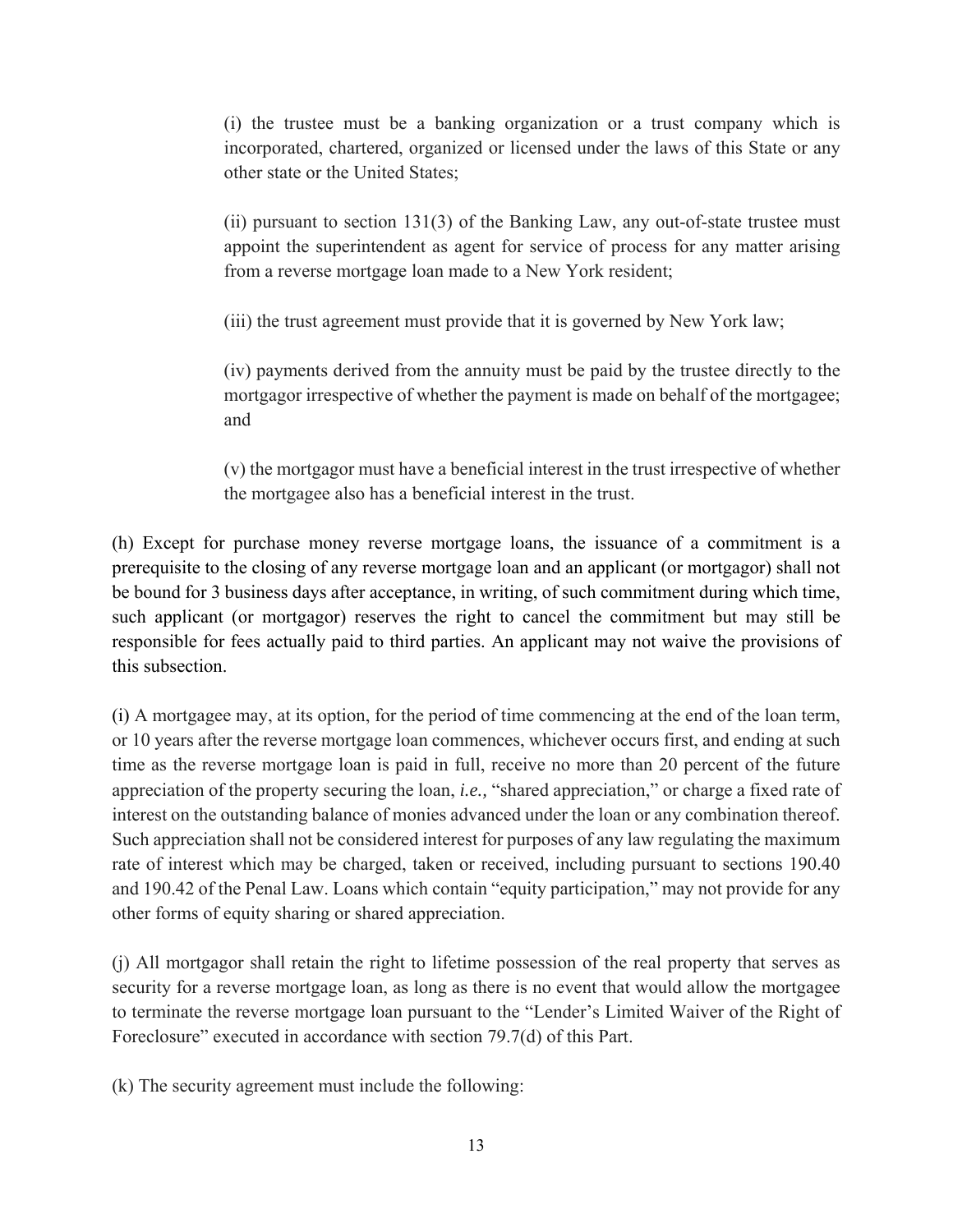(1) a list of termination events;

(2) the mortgagee's obligation to notify the mortgagor or authorized designee, in writing, of any event that could lead to termination; and

(3) the name of a third-party, if any, chosen by the mortgagor as an authorized designee to whom the mortgagee is obligated to send written notice of any event that could lead to termination.

(l) Reverse mortgage loan applicants are required to wait 3 days after submitting an application before signing a commitment or in any way proceeding with a reverse mortgage loan. The 3-day period cannot be waived.

(m) Requirements Specific to RPL 280 and RPL 280-a loans

(1) the maximum loan to value ratio for any loan at the time of loan closing shall not exceed 80 percent of the anticipated value of the property at anticipated loan maturity or at any time prior thereto. The loan to value ratio shall be calculated by dividing the numerator, as defined in paragraph (i) of this subdivision, by the denominator, as defined in paragraph (ii) of this subdivision.

(i) The numerator of the ratio shall include all principal, all accrued loan interest, all fees, costs and payments incurred in connection with the origination of the loan including but not limited to charges for the purchase of annuities, the payment of real estate taxes and insurance to the extent that a set aside account is established to fund real estate tax and insurance obligations or the lender has committed to advance funds to pay for such taxes and insurance on the property securing the reverse mortgage loan and any shared appreciation assuming:

- (A)no prepayment of the reverse mortgage loan;
- (B) any loan amounts, such as credit lines and set aside accounts, which may be drawn at the discretion of the mortgagor or by the mortgagee are drawn fully at the earliest opportunity;
- (C) the historical interest rate if fixed or, if variable, the yearly average of the base index and margin chosen by the lender; and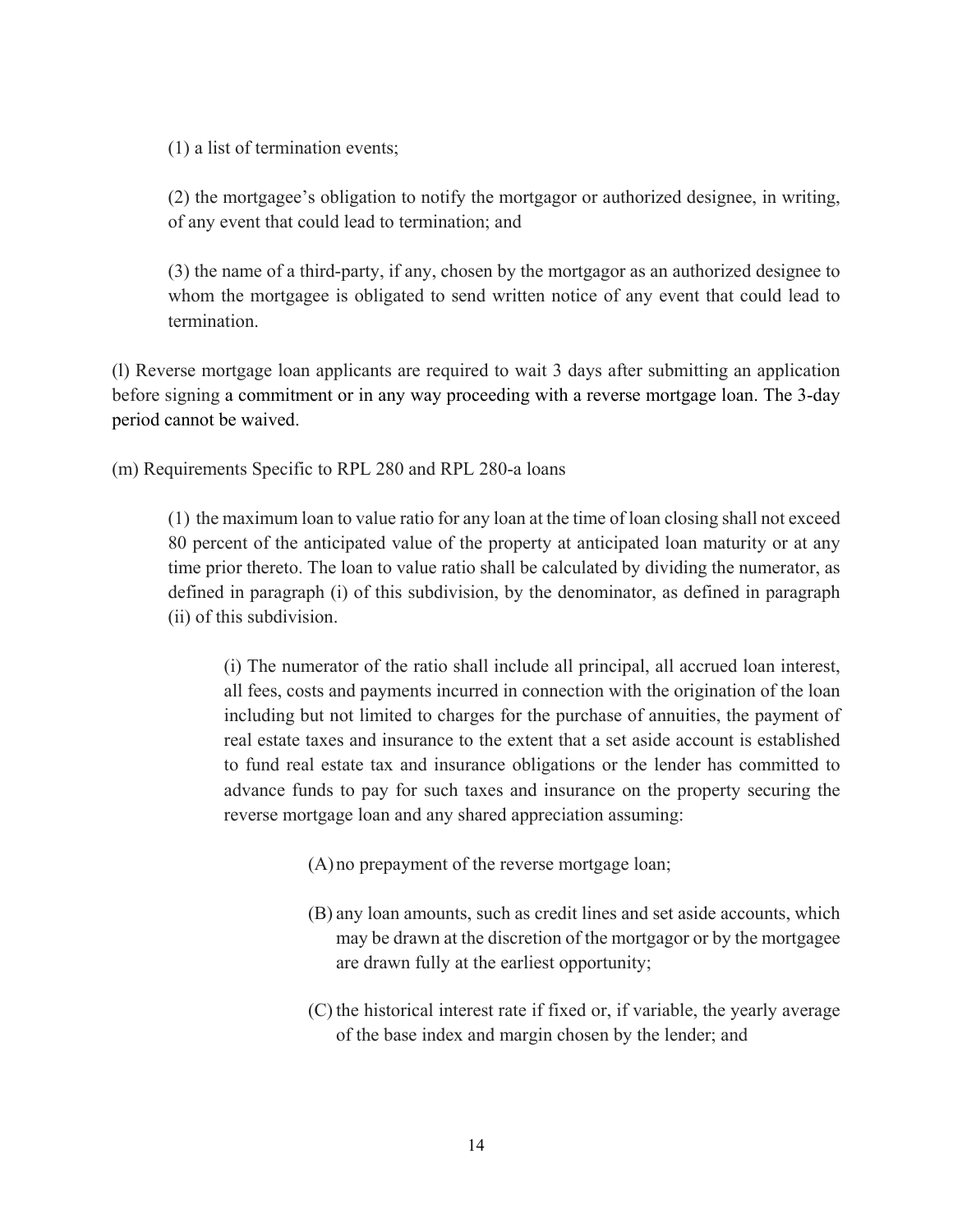(D)if applicable, a projected appreciation or depreciation rate for home prices which is determined by the same factor as is used in the denominator set forth in paragraph (2) of this subdivision.

(ii) The denominator of the ratio shall be determined by increasing or decreasing the appraised value of the real property (as determined at loan closing, or no earlier than 30 calendar days prior, by an independent certified or licensed appraiser as provided for in article 6-E of the Executive Law) by a factor that the creditor reasonably believes will be the average annual increase or decrease in the value of the real property securing the reverse mortgage loan from the loan closing until the anticipated loan maturity; provided, however, that this factor shall in no event exceed the average of the yearly changes in the Consumer Price Index for the geographic area closest to the real property for the eight years preceding the year in which the loan is made without the superintendent's prior written approval.<sup>1</sup>

(iii) For a term reverse mortgage loan, the anticipated loan maturity shall be the date of maturity of the loan.

(iv) For a tenure reverse mortgage loan, the superintendent may, in his or her discretion, review and approve the data and assumptions used to establish the anticipated loan maturity for each reverse mortgage loan.

(2) As an alternative to subdivision (1) of this section, the parties may agree that the total obligation of the mortgagor to the mortgagee arising from the reverse mortgage loan shall be no greater than 80 percent of the future appraised value of the property at maturity, calculated in accordance with the standards set forth in subsection (1)(i) above. The 80 percent cap shall be exclusive of any actual losses incurred by the mortgagee as a direct result of a breach of a loan covenant by the mortgagor. The difference between the principal and accrued interest and 80 percent of the actual value of the property at maturity shall be known as "equity participation."

(3) At the end of the term for all RPL 280 and RPL 280-a term loans, the mortgagor may request that the real property securing the loan be reappraised to increase the payments made to the mortgagor or to extend the loan term. Except for term loans insured by any agency of the State of New York, such reappraisal may be performed at the mortgagee's sole discretion. In all cases, the mortgagee may require the mortgagor to pay the cost of such reappraisal in advance. In the event the value of the property has increased, the

<sup>&</sup>lt;sup>1</sup> This information is published by the United States Department of Labor from material compiled by the New York State Department of Labor, Division of Research and Statistics.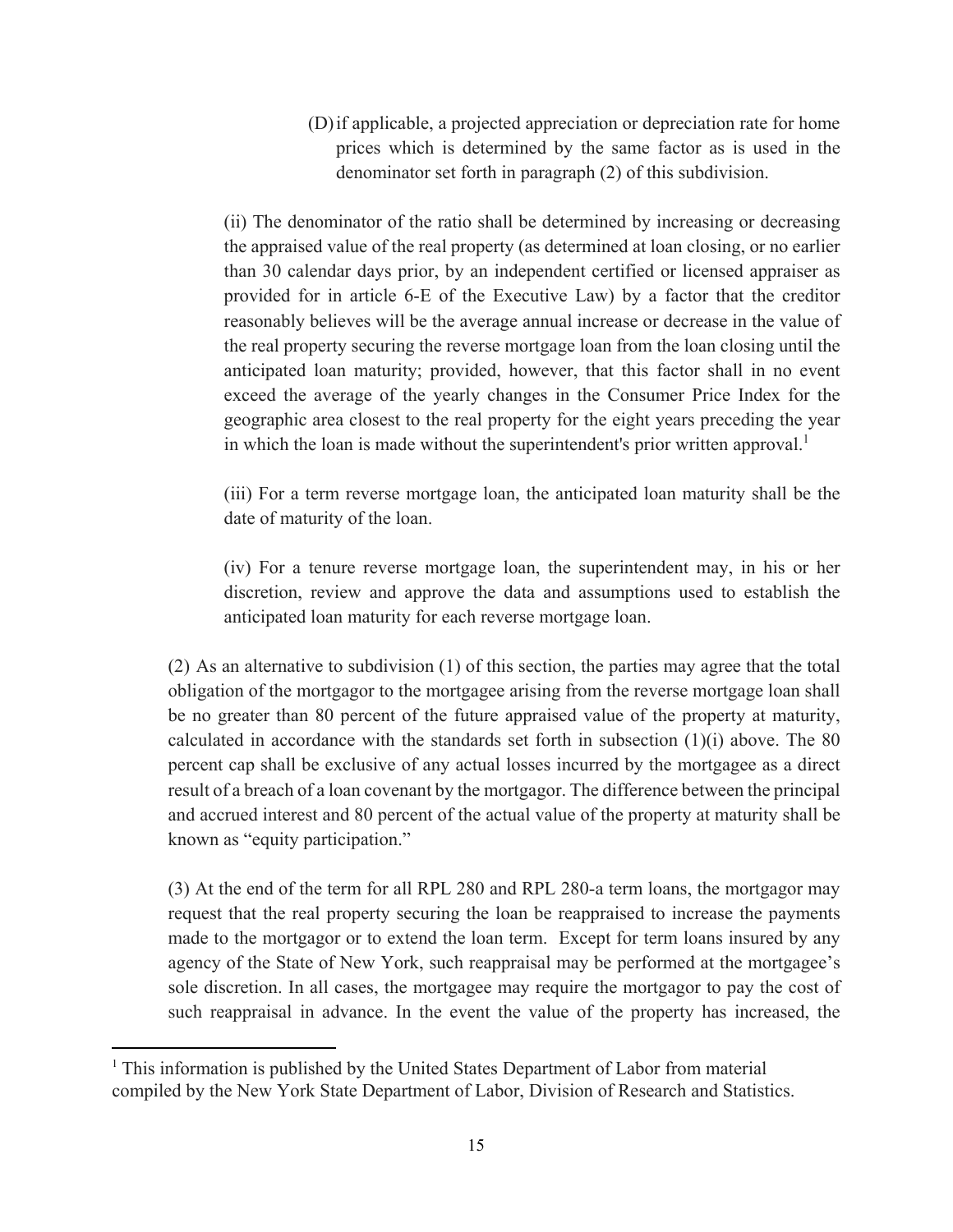mortgagee may increase the loan payments or extend the loan term (and, for term loans insured by any agency of the State of New York, must increase the loan payment(s) or extend the loan term), subject to the following:

(i) The loan-to-value ratio limitations, as determined pursuant to this Part as of the date on which the increase or extension would begin, shall not be exceeded.

(ii) Any existing insurance coverage shall be increased to insure the additional amounts to be due.

(iii)The mortgagor shall execute all documents reasonably requested by the mortgagee and pay all reasonable fees and costs associated with the increase in payments or the extension of the loan term provided that such fees and costs have been previously disclosed in writing to the mortgagor.

(4) A lender must, in accordance with the financial assessment form provided by the Department, review all applicants for financial fitness as it relates to the payment of an applicant's property charges. In the event that the results of the financial assessment require a set aside account to be established, such account may bear interest at a rate that is different from the interest rate on other advances made pursuant to the terms of the reverse mortgage loan. A mortgagee may only charge interest on advances actually made from the set aside account and not on the entire balance in the set aside account.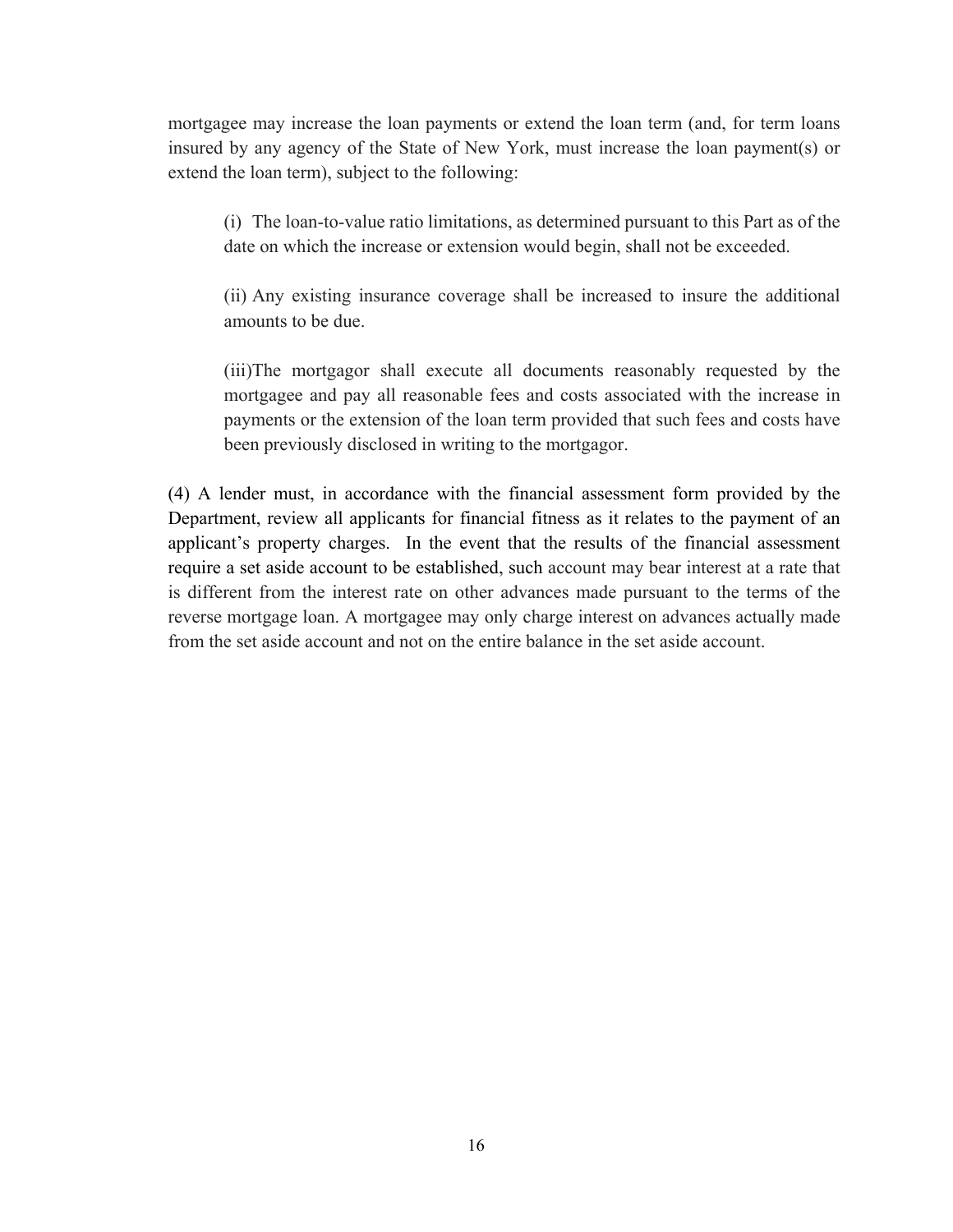### **Section 79.6 Maintenance of real property securing reverse mortgage loans.**

(a) Mortgagor shall be required to maintain the structural integrity of the real property securing the reverse mortgage loan in a reasonably similar condition as the property is in at the time of closing or after repairs have been made for which funds have been disbursed or set aside at closing for later disbursement and that the mortgagor agreed to make as a condition of the closing of the loan. For purposes of this section, repairs necessary to maintain the structural integrity must be documented by a licensed professional engineer or architect and shall be limited to repairing structural problems that threaten to materially damage the property or its market value.

(b) If the mortgagor fails to make a repair required to maintain the structural integrity of the real property in a timely manner, the mortgagee may arrange for such repair and pay for it in the following ways, upon providing reasonable notice to the homeowner and receiving consent to enter upon the premises, which is not to be unreasonably withheld by the mortgagor:

- (1) by deducting necessary amounts from a set aside account;
- (2) by withholding from one or more monthly payments otherwise due to the mortgagor no more than 25 percent of each such monthly payment, until the repairs are paid for; or
- (3) by adding the amount to the loan principal.

If a set aside account has been established, then, to the extent possible, the mortgagee must deduct the cost of the repair from such fund before choosing option (2) or (3) of this subdivision. If a set aside account has not been established, then the mortgagee may choose whether to proceed according to option (2) or (3) of this subdivision or a combination thereof.

(c) Prior to making or charging the mortgagor for a repair necessary to maintain the structural integrity of the real property, the mortgagee shall notify the mortgagor or authorized designee of the problem and, unless an imminent danger to the structural integrity of the real property exists, provide the mortgagor 90 calendar days to make the repairs. If the repairs are not completed by the mortgagor, the mortgagee may take such steps as it views reasonably necessary to maintain the structural integrity of the real property and charge the mortgagor for all reasonable expenses. If an imminent danger to life or property exists, the mortgagee may proceed to remedy the structural integrity of the real property on as little as 48 hours' notice to the mortgagor.

(d) The mortgagee shall have the right to inspect the real property securing the loan on 72 hours' notice but not more often than is reasonably necessary to assure the continued structural integrity of the real property.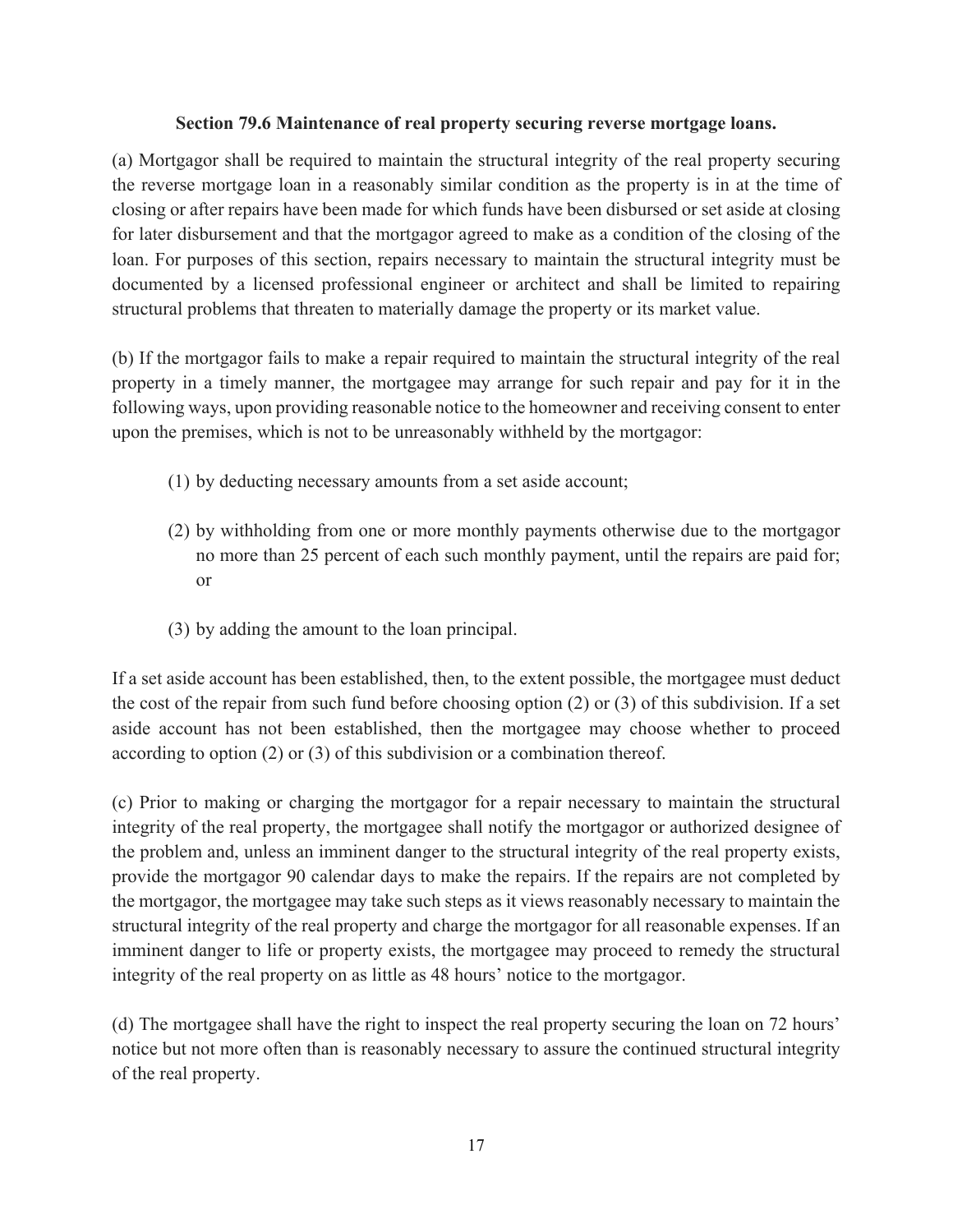## **Section 79.7 Termination of reverse mortgage loans.**

(a) Reverse mortgage loans may be terminated by the mortgagee solely in the event of any of the following:

(1) the sale, conveyance, transfer or assignment of any part of the real property securing the loan or any of the mortgagor's rights in the real property, whether voluntarily or involuntarily;

(2) the mortgagor' death, or if there is more than one mortgagor, then the death of the last living mortgagor. If an eligible surviving non-mortgagor spouse lives at the mortgage premises, the mortgagee must notify them of its intent to terminate the loan and allow the eligible surviving non-mortgagor spouse 120 calendar days to satisfy the terms of the reverse mortgage loan and retain the subject property for the lesser of the unpaid principal balance or 95% of the property's appraised value;

(3) the mortgagor ceases to use the real property as his or her principal place of residence defined as living and sleeping quarters for 90 consecutive days in any 365-day period without notifying the mortgagee of the anticipated date of return of the mortgagor and making arrangements satisfactory to mortgagee for the maintenance of the real property. The mortgagee's consent to the arrangements made pursuant to this paragraph shall not be unreasonably withheld;

(4) the mortgagor ceases to use the real property as his or her principal place of residence defined as living and sleeping quarters in excess of 180 days in any 365-day period;

(5) the mortgagor fails to pay real estate taxes or maintain all insurance required pursuant to the security agreement;

(6) the mortgagor:

(i) files a voluntary petition in bankruptcy or effecting a plan or other arrangement with creditors under court supervision;

(ii) is the subject of an involuntary petition in bankruptcy that is not discharged within 90 calendar days after it is filed; or

(iii) applies for or permits the appointment of a receiver, trustee or custodian for the real property securing the loan which is not discharged within 90 calendar days after the date of appointment; provided, however, that the appointment of a conservator, guardian, committee or other fiduciary of the person to act on the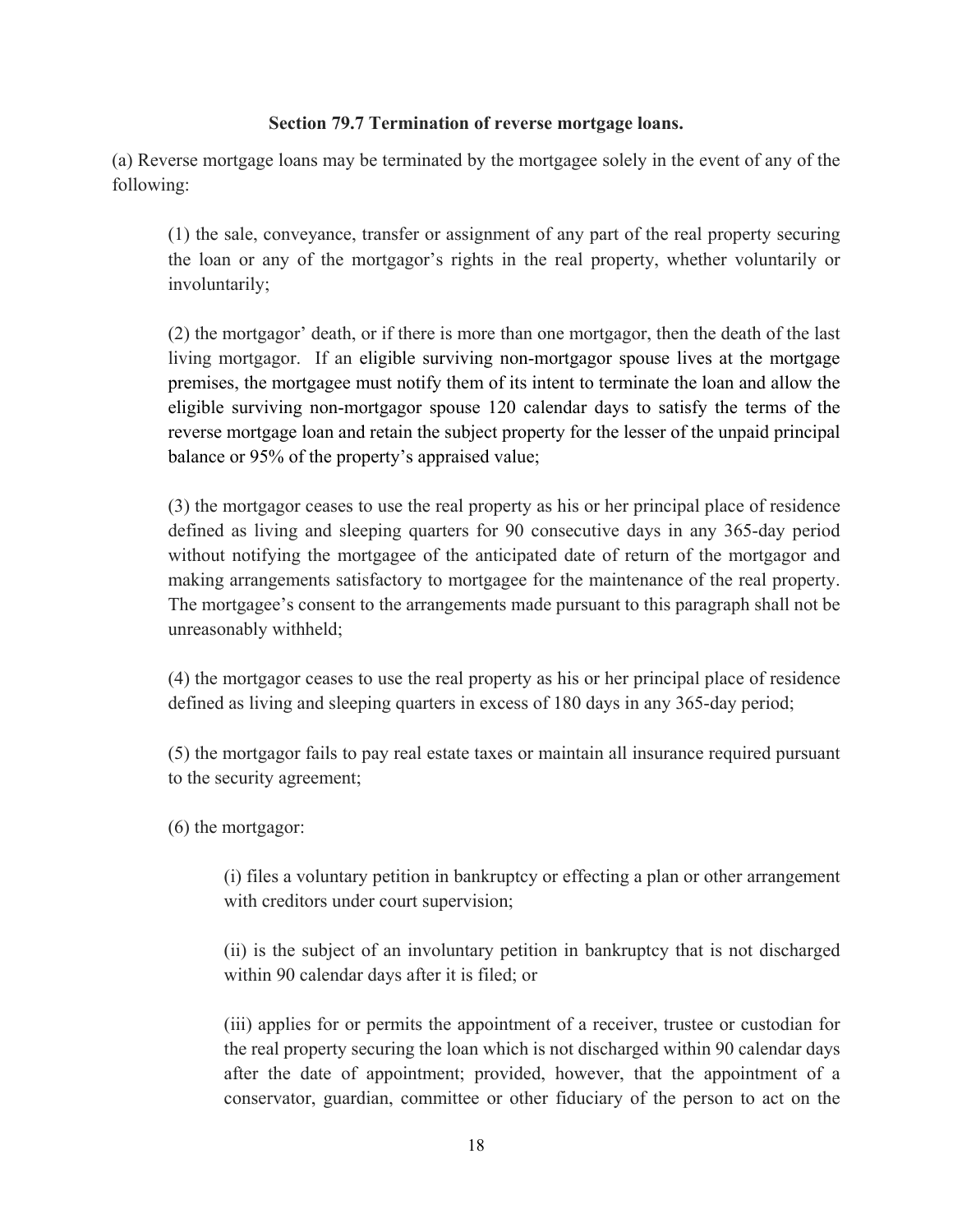mortgagor' behalf in connection with a determination by a court that the mortgagor is incompetent will not terminate the loan;

(7) the mortgagor fails to maintain the structural integrity of the real property in accordance with section 79.6 of this Part; or

(8) If applicable, the expiration of the term may also terminate the reverse mortgage loan.

(b) The mortgagor, his or her authorized designee or estate shall notify the mortgagee, in writing, immediately upon learning of the occurrence of any event listed in subdivision (a) of this section.

(c) Within 30 business days of learning of the occurrence of any event listed in subdivision (a) of this section, the mortgagee shall notify the mortgagor and their authorized designee, in writing, of such occurrence, along with information on the right to cure. The mortgagee must then allow the mortgagor 45 calendar days to cure. A mortgagee may only terminate a reverse mortgage loan if the mortgagor fails to cure any termination event within such 45-calendar day period.

(d) All lenders must prepare a form entitled "Lender's Limited Waiver of the Right of Foreclosure." This document shall, clearly and conspicuously, identify every event, as provided for in this section that would give the mortgagee authority to terminate the loan, and shall be provided to and signed by the mortgagor at the closing of every loan. The lender shall furnish a copy of the executed form to every mortgagor at closing and shall keep the original form on file for the life of the loan, and thereafter in accordance with applicable statutes.

(e) A mortgagor may designate no more than two persons or entities to whom the mortgagee shall send copies of all notices that this section requires the mortgagee to send to the mortgagor. It shall be the obligation of the mortgagor and any authorized designee to provide the mortgagee with current mailing information for any person designated to receive such additional notice.

(f) In the event that a mortgagee seeks to foreclose on a reverse mortgage loan solely on the basis of any event listed in subdivisions (a)(3) or (a)(4) of this section, the mortgagee shall make efforts to verify the mortgagor' principal place of residence and, if, during the verification process, no responses are received in response to mailings relating thereto, such mortgagee shall cause a telephone call to be made to the mortgagor, or, if the mortgagor is unreachable by telephone, either an authorized designee (s) or, in the event that the mortgagor has no authorized designee, then the local or county office for the aging and an in person visit to be made to the mortgagor at the mortgaged real property. During such visit, the mortgagee or its agent shall provide clear information as to who they are, that the visit pertains to the reverse mortgage loan, the reason for the home visit, and the telephone number to call for further information. The mortgagee must wait at least 30-days following such visit, in addition to any additional time or notice requirements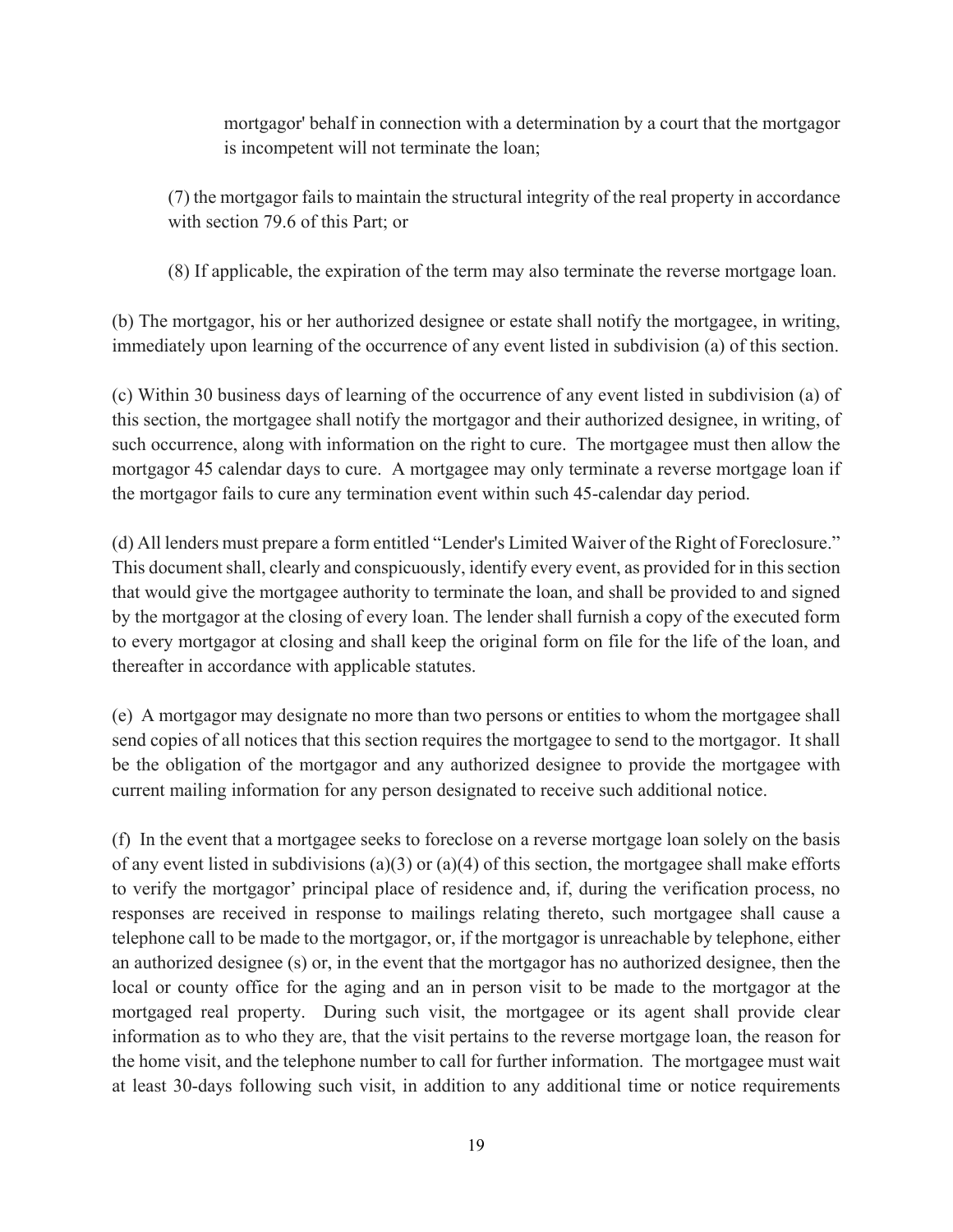specified by any other provision of law, before initiating a foreclosure action on the basis of any event listed in subdivisions (a)(3) and (a)(4) of this section. If any mortgagor contacts the mortgagee and provides proof of compliance with the relevant residency requirements after such visit but before the commencement of a foreclosure action, the mortgagee shall be barred from initiating such foreclosure action unless and until such time as a new event, as outlined in subdivision (a) of this section, occurs.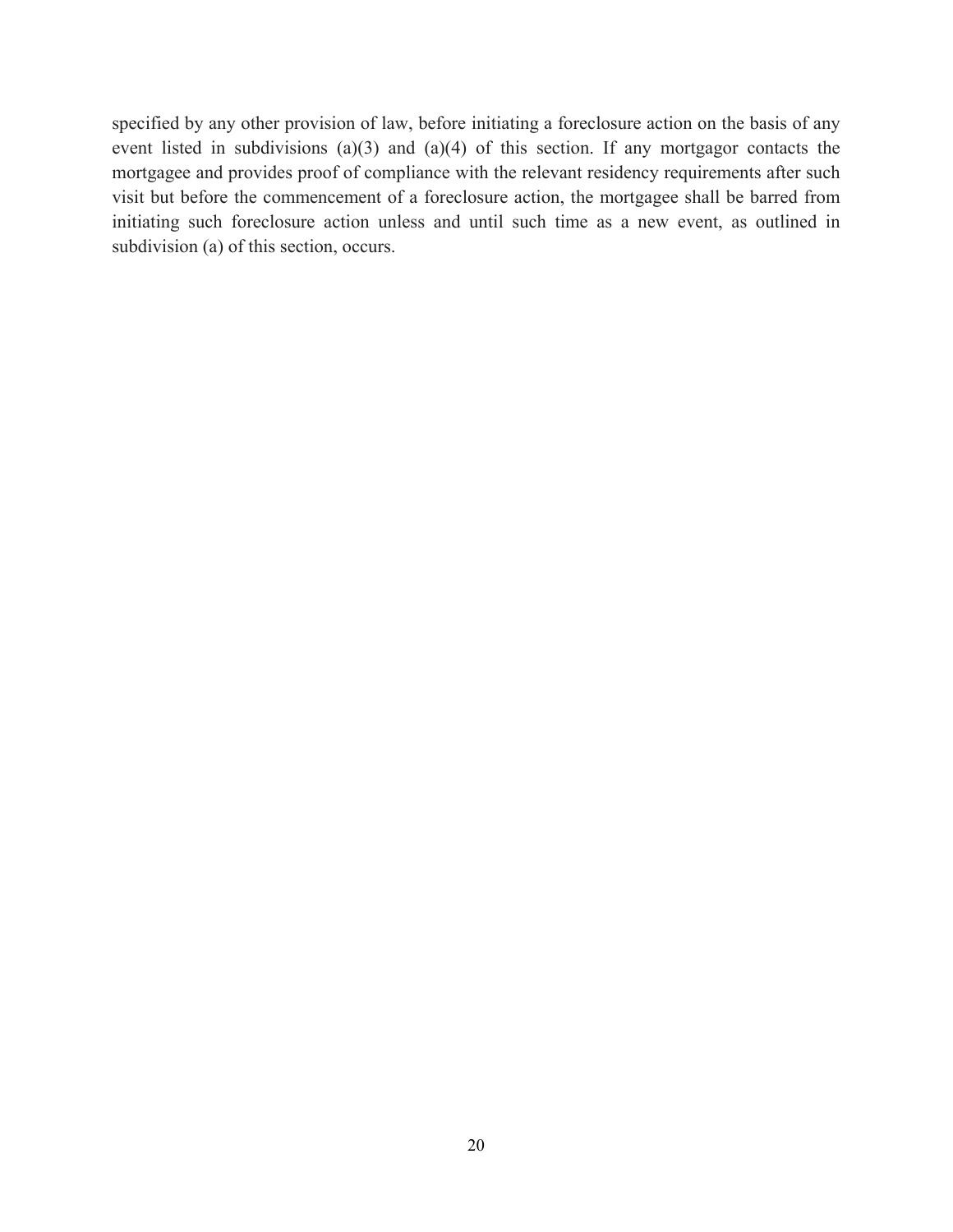#### **Section 79.8 Permitted fees, costs and payments.**

(a) At the time of taking an application, and at no time prior, lenders or brokers may charge the following costs and fees, as applicable, and none other, provided that the disclosures required by section 79.9(a) of this Part have been provided to each applicant, and that the costs and fees are fully disclosed, reasonably related to the services provided to or performed on behalf of the applicant, and, when applicable, whether any cost or fee charged to the applicant for a service to be provided by a third-party provider is actually paid by the lender or broker to a third-party provider:

(1) an application fee, provided that:

- (i) the amount, along with whether the fee is non-refundable, is fully disclosed prior to the taking of an application; and
- (ii) the fee is not derived as a percentage of the principal amount of the loan or amount financed;
- (2) the cost of appraising or surveying the property once; and
- (3) the cost of a credit report;

(b) At the time of closing, and at no time prior, other than principal, interest, shared appreciation and equity participation, lenders or brokers may charge, in connection with the origination of reverse mortgage loans, the following fees, costs and payments, as applicable, and none other, provided that such fees, costs and payments have been disclosed pursuant to section 79.9 of this Part, are reasonably related to the services provided to or performed on behalf of the applicant, and provided further that, when applicable, the costs or payments are actually paid by the lender or broker to a third-party provider:

- (1) a loan origination fee;
- (2) the cost of document preparation;
- (3) the cost of a title examination, an abstract of title and title insurance;

(4) the cost of a search for tax liens existing at the time of closing if such search is not included in the title examination;

(5) the payment to discharge any existing liens on the real property securing the loan;

(6) the cost of recording the reverse mortgage loan;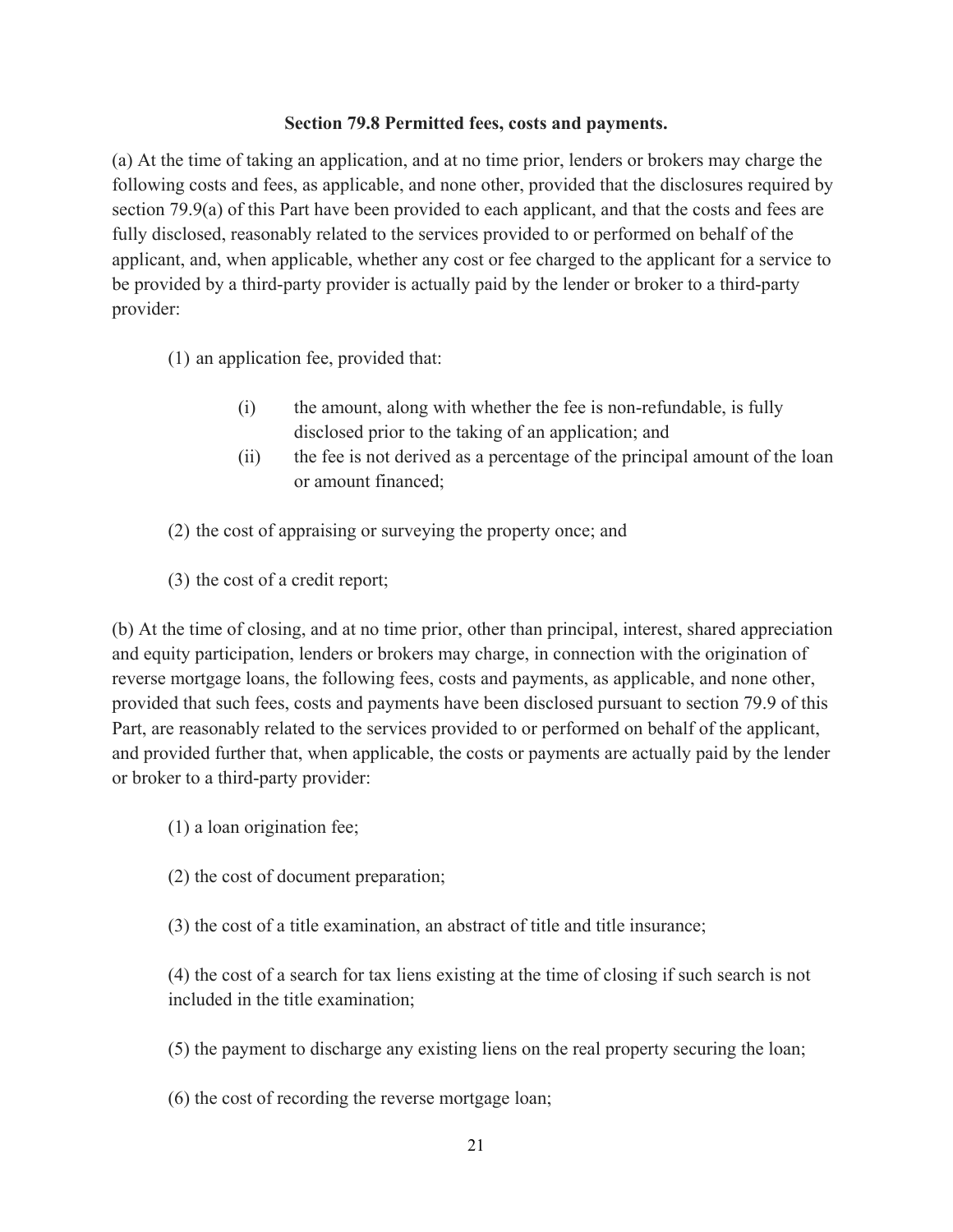(7) the cost of actual attorney's fees charged in connection with the closing of such loan;

(8) the cost of a flood zone search;

(9) the cost of an inspection to be paid in connection with the origination of the loan but not subsequent to the loan closing;

(10) the payment for any repairs contracted for at or before the loan closing irrespective of whether such repairs are completed at time of closing and/or whether the funds have been set aside;

(11) a one-time payment for a tax reporting service;

(12) the cost of purchasing mortgage insurance;

(13) the payment of real estate taxes and property insurance; and

(14) the cost of mortgage brokerage services, not to exceed three points based on the value of the real property securing the reverse mortgage loan at the time of loan closing, as such service is defined in Part 38 of this Title and which service is rendered by a person or entity authorized by article 12-D of the Banking Law.

(c) After closing and thereafter during the life of the loan, mortgagees may charge the following fees or require the mortgagor to incur the following costs or payments, provided that they are reasonably related to the services provided to or performed on behalf of the mortgagor, and none other:

- (1) the cost of purchasing additional mortgage insurance;
- (2) the cost to maintain the structural integrity of the real property securing the loan in accordance with section 79.6 of this Part;
- (3) the cost of a single appraisal for the refinancing or extension of the loan in accordance with section 79.5(l)(3) of this Part; and
- (4) the payment of real estate taxes and property insurance.

(d) At termination of the loan, mortgagees may charge a termination or maturity fee, which shall be no more than the actual cost of arranging for the sale or court-approved foreclosure of the real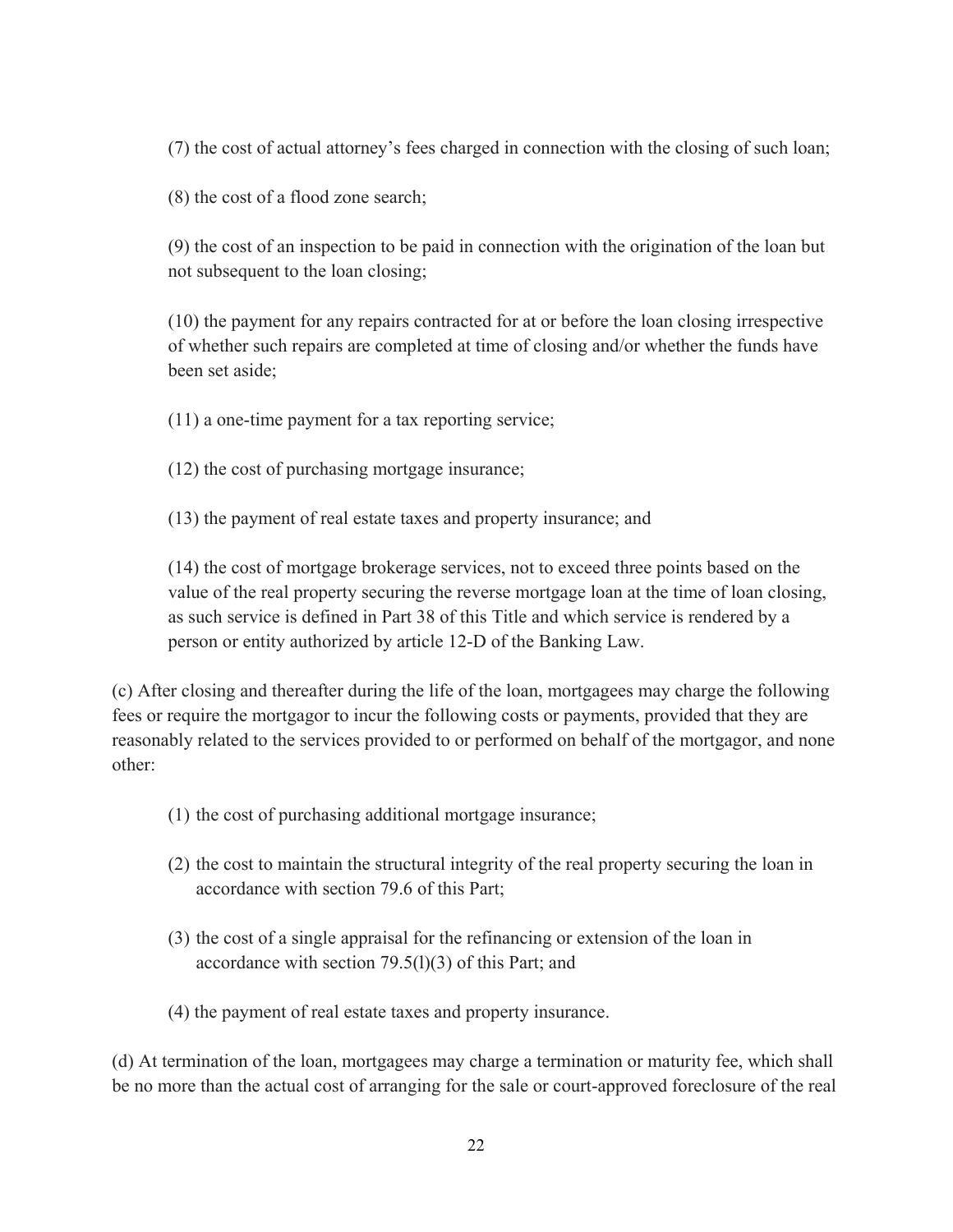property securing the loan. Such fee may include actual broker's fees, advertising costs, moving and/or storage costs and legal and other fees representing actual fees or costs charged to the mortgagee.

(e) Mortgagees may not charge any fees for the establishment, maintenance or termination of set aside account with respect to any reverse mortgage loan.

(f) Nothing herein shall be construed as prohibiting the inclusion of any fees or charges in an insurance claim related to such reverse mortgage loan.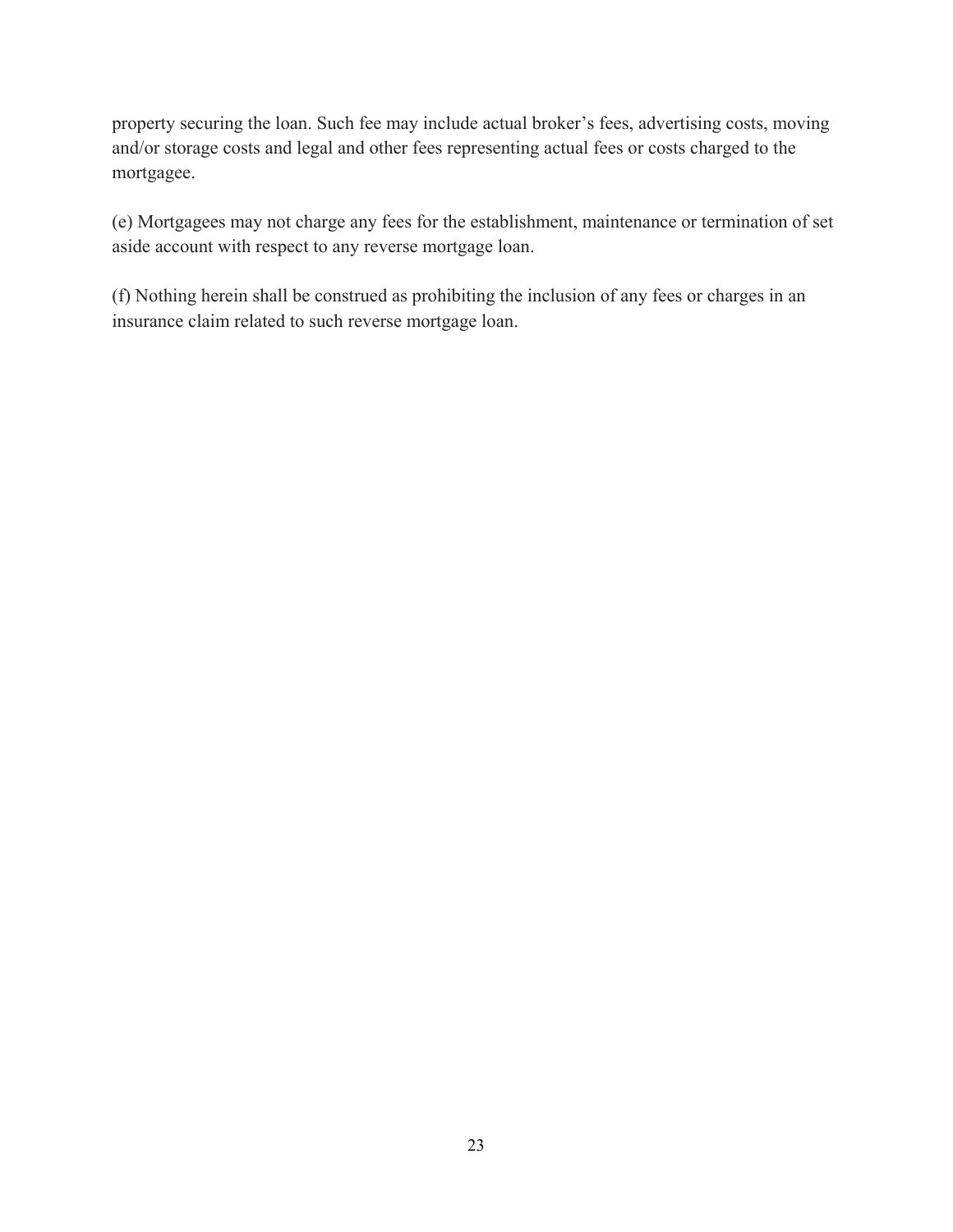### **Section 79.9 Required disclosures and counseling for reverse mortgage loans.**

(a) Upon accepting an application or charging any fee authorized under section 79.8(a) of this Part, each loan applicant must be provided with a Counseling Packet, including the following documents, as is relevant to the type of loan being offered:

(1) A Counseling Statement – The following notice, or a notice to like effect, in Times New Roman, 28-point type face, on a separate sheet:

A REVERSE MORTGAGE LOAN IS A COMPLEX FINANCIAL PRODUCT THAT PROVIDES A MEANS OF USING THE EQUITY YOU HAVE BUILT UP IN YOUR HOME, OR THE VALUE OF YOUR HOME, AS A SOURCE OF ADDITIONAL INCOME. IF YOU DECIDE TO OBTAIN A REVERSE MORTGAGE LOAN, YOU WILL SIGN BINDING LEGAL DOCUMENTS THAT WILL HAVE IMPORTANT LEGAL AND FINANCIAL IMPLICATIONS FOR YOU AND YOUR ESTATE.

IT IS THEREFORE IMPORTANT THAT YOU CONSULT A HOUSING COUNSELOR, IN ADDITION TO, TAX, LEGAL AND FINANCIAL ADVISERS REGARDING ENTITLEMENTS AND TAX AND ESTATE PLANNING CONSEQUENCES OF A REVERSE MORTGAGE LOAN.

YOUR LENDER MUST PROVIDE A LIST, APPROVED BY THE DEPARTMENT OF FINANCIAL SERVICES, OF HOUSING COUNSELORS AVAILABLE IN YOUR COMMUNITY.

SENIOR CITIZEN ADVOCACY GROUPS ADVISE AGAINST USING THE PROCEEDS OF A REVERSE MORTGAGE LOAN TO PURCHASE AN ANNUITY OR RELATED FINANCIAL PRODUCT. IF YOU ARE CONSIDERING OBTAINING LUMP SUM PROCEEDS FOR THIS PURPOSE OR ANY OTHER PURPOSE, YOU SHOULD DISCUSS THE FINANCIAL IMPLICATIONS OF DOING SO WITH YOUR TAX, LEGAL AND FINANCIAL ADVISORS, AS WELL AS, YOUR HOUSING COUNSELOR AND FAMILY MEMBERS.

IMPORTANT NOTICE REGARDING THE COOLING-OFF PERIOD: The State requires a 3 day cooling-off period after the submission of an application for a reverse mortgage loan. During this 3-day period of time, you cannot be required to sign a commitment or in any way proceed with the loan. The purpose of this requirement is to provide you with time to consider whether to secure a reverse mortgage loan. Potential borrowers are advised to seek additional information from a housing counselor or other appropriate professional during this 3-day period. The 3-day coolingoff period cannot be waived.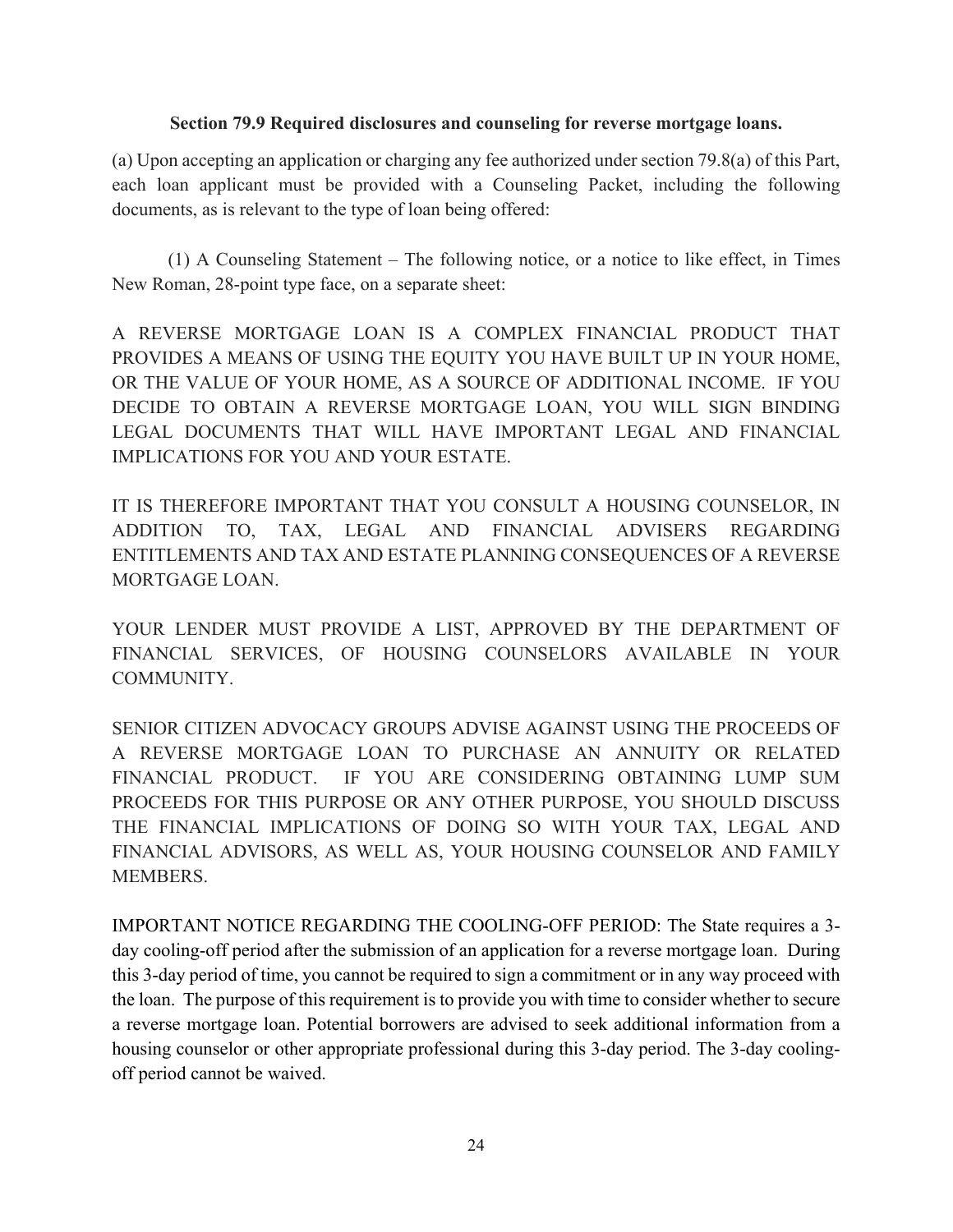# INTEREST ACCRUES FROM THE TIME MONIES ARE ADVANCED TO OR ON BEHALF OF THE MORTGAGOR.

YOU HAVE A RIGHT TO DESIGNATE A THIRD PARTY TO BE NOTIFIED IN WRITING OF ANY EVENT THAT COULD LEAD TO TERMINATION OF THE REVERSE MORTGAGE LOAN AND TO WHOM A COPY OF ANY FORECLOSURE DOCUMENTS MUST BE FURNISHED.

(2) Additional Disclosures – An additional notice including the following information:

- (i) the disclosing party's toll-free telephone number for questions, comments or complaints. If there is no toll-free telephone number, the disclosing party must disclose that it will accept collect calls;
- (ii) the telephone number and internet website address provided by the federal Department of Housing and Urban Development for the purposes of acquiring reverse mortgage loan counseling;
- (iii) A notice that the mortgagor or applicant can submit written complaints to the New York State Department of Financial Services, Mortgage Banking, at the address and website set forth in section 1.1 of Supervisory Policy G 1 of this Title;
- (iv) A list of every event which would allow the mortgagee to terminate or accelerate the loan or could otherwise result in the forced sale of the mortgaged property. Such events shall be explained clearly and in a manner which ensures that the applicant reasonably understands their implications. If applicable, the list shall be accompanied by an explicit warning that the mortgagor may be compelled to move out of his or her home at the expiration of the loan term;
- (v) The only asset of the mortgagor which may be used to satisfy the reverse mortgage loan is the real property securing the loan, subject to any limitation thereon as the mortgagor and mortgagee may agree to pursuant to section 79.5(c) of this Part;
- (vi) The loan may be prepaid at any time without penalty, how the value of the home will be determined at the time of prepayment, and the method by which the then outstanding loan balance will be prepaid;
- (vii) All fees, costs and payments to be paid by the mortgagor;
- (viii) A description of any conditions or limitations on the refinancing or extension of any loan, and if applicable, the mortgagor' right to refinance or extend the loan;
- (ix) If applicable, the availability of an annuity, whether an annuity will be required, and if there is an annuity, when the annuity payments will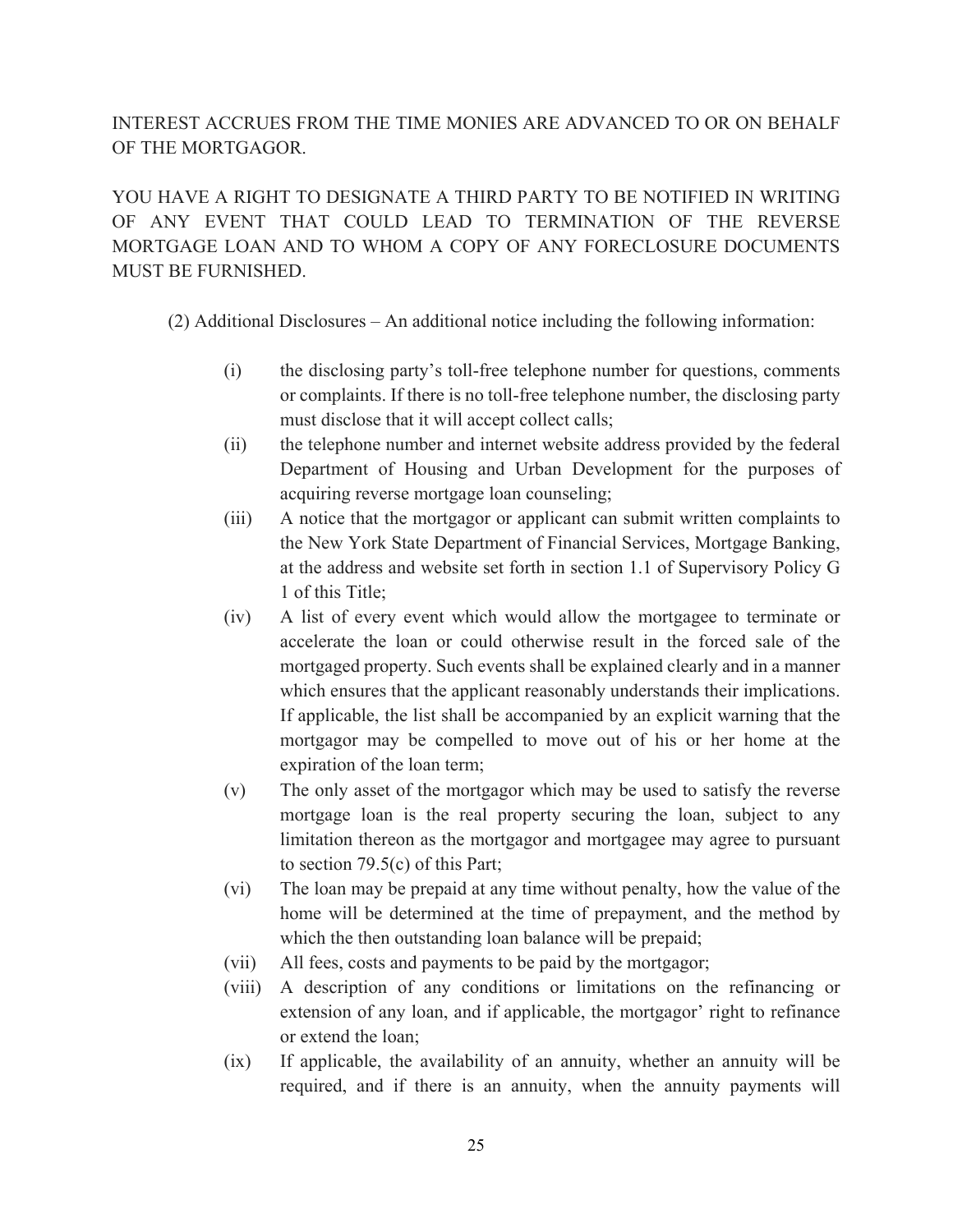commence, who will own the annuity and, any affiliation between the disclosing party and the company from which the annuity will be purchased;

- (x) whether the broker or any entity acting in a mortgage brokerage capacity, as a general business practice, utilizes the services of two or fewer lenders, and if so, the name(s) of the lender(s);
- (xi) for term loans, a schedule and explanation of estimated payments to the mortgagor, whether or not property taxes and insurance premiums are to be deducted from such payments, and the total payment in dollars over the term of the loan. In addition, the disclosure shall state the repayment date and other events which cause the loan to become due and payable;
- (xii) for tenure loans, a schedule of estimated payments to the mortgagor shall be furnished. The lender or broker shall label such schedules as "estimates;"
- (xiii) a statement indicating whether a set aside account is required to pay property charges and, if so, an approximation of the amount to be set aside;
- (xiv) a statement indicating whether and what type(s) of mortgage and/or property insurance will be required and the cost of any premiums, broken down monthly and over the life of the loan;
- (xv) if applicable, that the loan provides for the mortgagee to receive a percentage of the future appreciated value of the property, *i.e.,* "shared appreciation," what that percentage is, and the method of calculating such amount. In addition, the lender shall provide both a narrative explanation and an example of the application of its methodology. This example must use as its projected real estate appreciation or depreciation rate for home prices, the average of the yearly changes in the Consumer Price Index for Shelter for New York-Newark-Jersey City area for the eight years preceding the year in which the loan is made;
- $(xvi)$  the interest rate(s) to be charged on the outstanding principal and whether the rate(s) are fixed, variable or both. For a term loan with a fixed rate of interest, the lender or broker shall also disclose the total interest payable on the loan principal, assuming maturity of the loan at expiration of the term. For a term loan with a variable rate of interest, the lender shall disclose also the estimated total interest payable on the loan principal using the yearly average of the base index and margin chosen by the lender for the eightyear period preceding the loan closing and assuming the maturity of the loan at expiration of the term. A shared appreciation mortgage constitutes a variable interest rate mortgage and is subject to the same disclosure requirements state and federal law imposes on all variable interest rate mortgages. For tenure reverse mortgage loans, the same disclosures shall be made, except that maturity shall be assumed at the actuarial life expectancy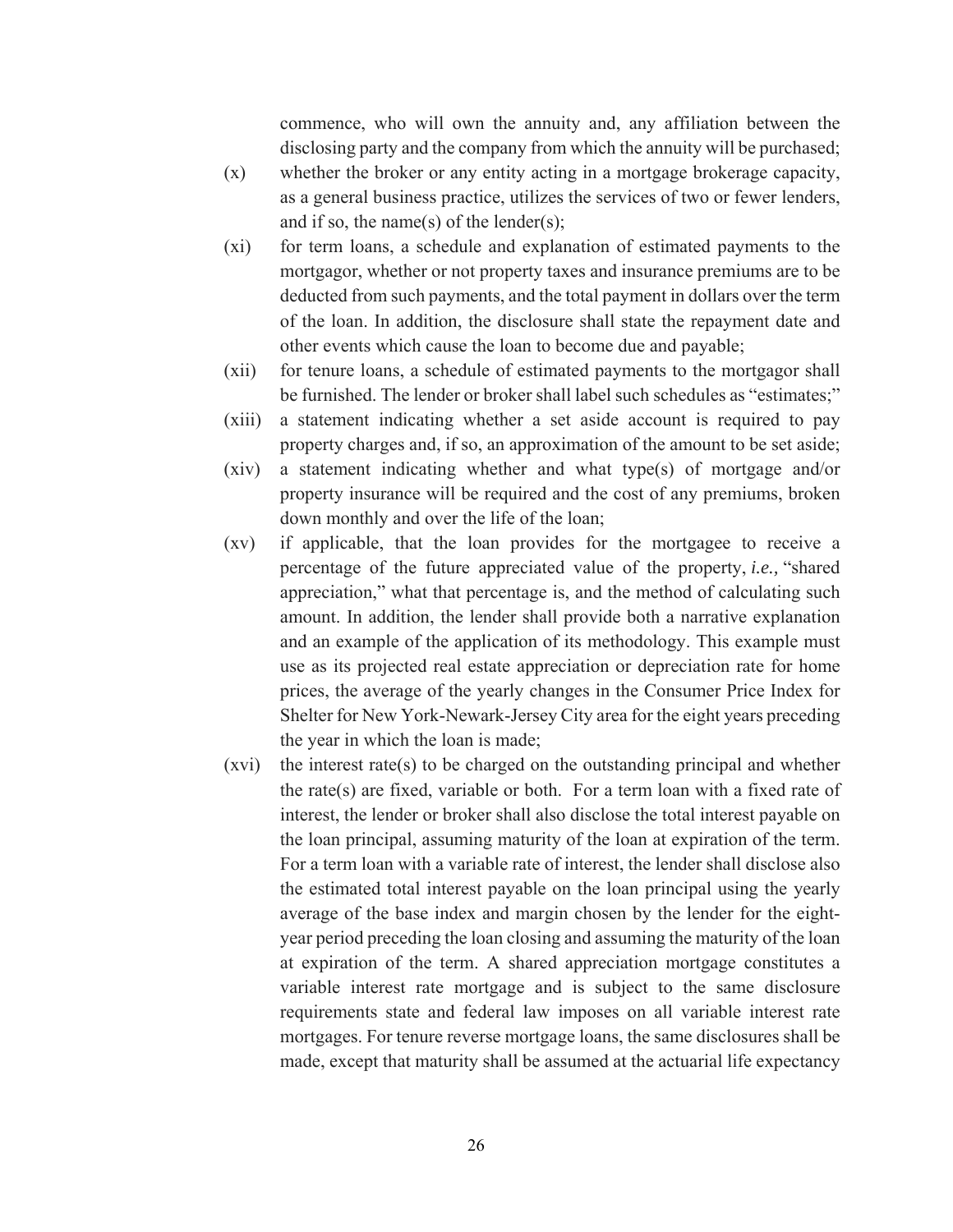of the mortgagor, or, if there is more than one mortgagor, the younger of the mortgagors; and

(xvii) that the loan provides for the lender to receive any form of equity participation the maximum total percentage obligation of the mortgagor to the lender arising from the reverse mortgage loan, what is included in this maximum and what is excluded from it. In addition, the lender shall provide both a narrative explanation and an example demonstrating equity participation.

(3) Counseling Checklist – A checklist of issues to be discussed with a housing counselor, printed on a separate sheet of paper in Times New Roman 28-point font and including the following:

- (i) How unexpected medical or other events that cause the applicant to move out of the home earlier than anticipated, either permanently or for more than one year, will impact the projected total annual loan cost of the mortgage;
- (ii) The extent to which the applicant's financial needs could be better met by options other than a reverse mortgage loan;
- (iii) Whether the applicant intends to use the proceeds of the reverse mortgage loan to purchase an annuity or other insurance products and the consequences of doing so;
- (iv) The effect of repayment of the loan on non-borrowing residents of the home after all mortgagors have died or permanently left the home;
- (v) The applicant's ability to finance routine or catastrophic home repairs, especially if maintenance is a factor that may determine when the mortgage becomes payable or will allow the mortgagee to accelerate or terminate the reverse mortgage loan;
- (vi) A statement that the reverse mortgage loan has tax and estate planning consequences and may affect levels of, or eligibility for, government benefits, grants or pensions, and that applicants are advised to explore those matters with appropriate professionals; and
- (vii) The ability of the applicant to finance alternative living accommodations, such as assisted living or long-term care nursing home registry, after the applicant's equity is depleted.
- (4) Counseling Affidavit A blank affidavit, printed on a separate sheet of paper, allowing for an applicant to choose from the following options: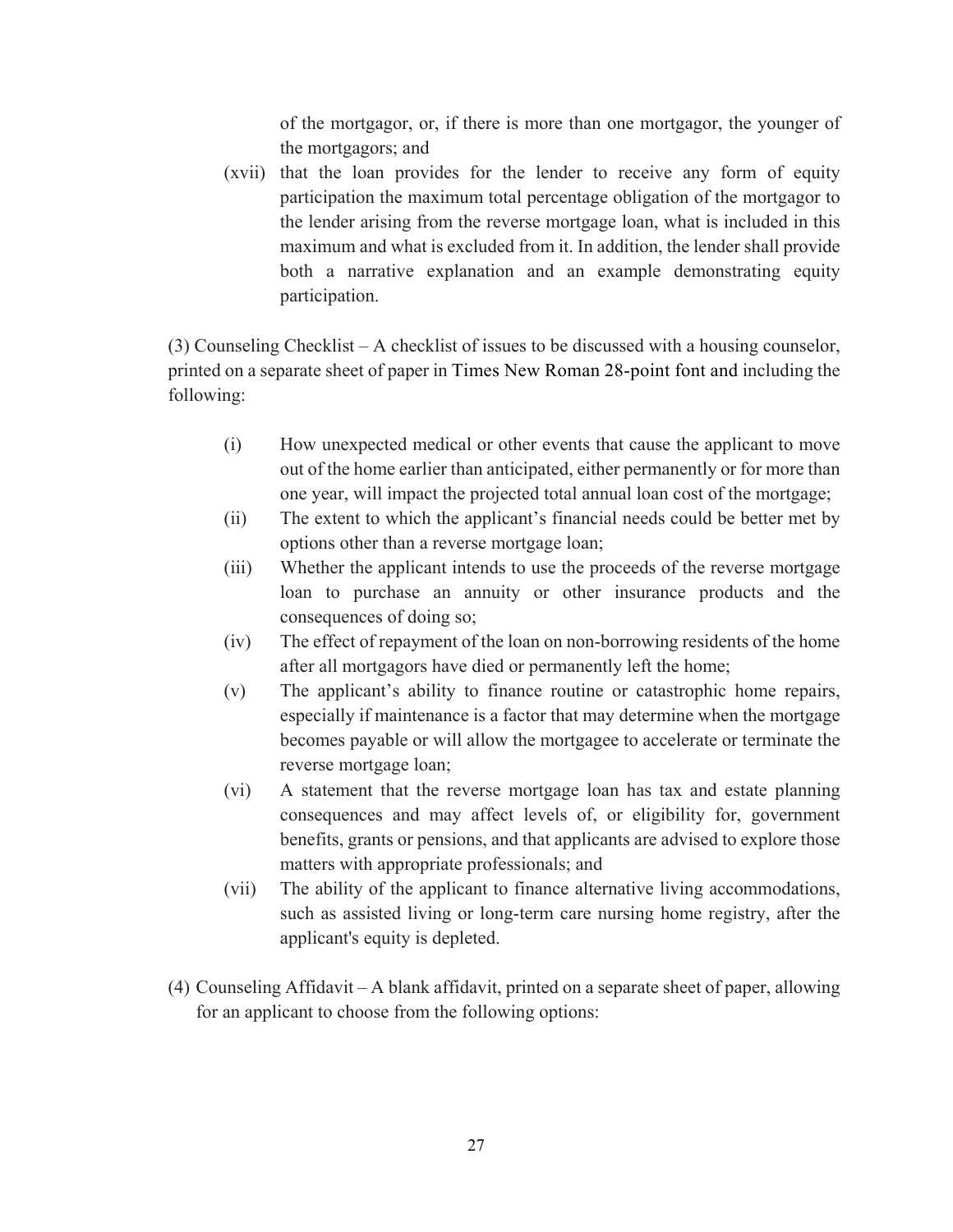- (i) The terms of the reverse mortgage loan have been explained, in-person, by an attorney, a housing counselor or any other in-person counseling services indicated on the counseling statement; and
- (ii) Either:
	- a. For RPL 280-b loans The applicant, although made aware of the importance of in-person counseling and its local availability through the provision of such information by the lender, chooses to engage in the required counseling via telephone; or
	- b. For RPL 280 and RPL 280-a loans The applicant, although made aware of the importance of counseling and its local availability through the provision of such information by the lender, chooses not to take advantage of in-person counseling services.

(b) Prior to executing a commitment, the lender shall provide the following notice:

IMPORTANT NOTICE REGARDING THE RIGHT TO CANCEL: The State requires a 3-day right to cancel period after the signing of a commitment for reverse mortgage loan. During this 3 day period of time, you have the right to cancel and cannot be required to close or proceed with the loan but may still be responsible for fees actually paid to third parties. The purpose of this requirement is to provide you with time to reconsider your decision. Potential borrowers may wish to seek additional information from a housing counselor or other appropriate professional during this 3-day period. The 3-day right to cancel period cannot be waived.

(c) Six months prior to the end of a term loan, the mortgagee shall notify the mortgagor or an authorized designee, in writing, if applicable:

(1) that the mortgagor will be responsible to make real estate tax and insurance payments; and

(2) that the mortgagor will have to vacate his or her home upon the expiration of the term and the exact date that such move-out is required.

- (d) All notices required by this subdivision must be mailed in hard copy to each applicant or mortgagor unless each applicant or mortgagor has consented in writing to receiving notice electronically. Thereafter, any such electronic notice must comply with the following requirements:
	- (1) No electronic or digital signature shall be deemed acceptable unless completed in accordance with article 3 of the New York State Technology Law;
	- (2) Receipt of all electronic notices must be confirmed through the use of a "required confirm button" without which the transaction may not proceed further;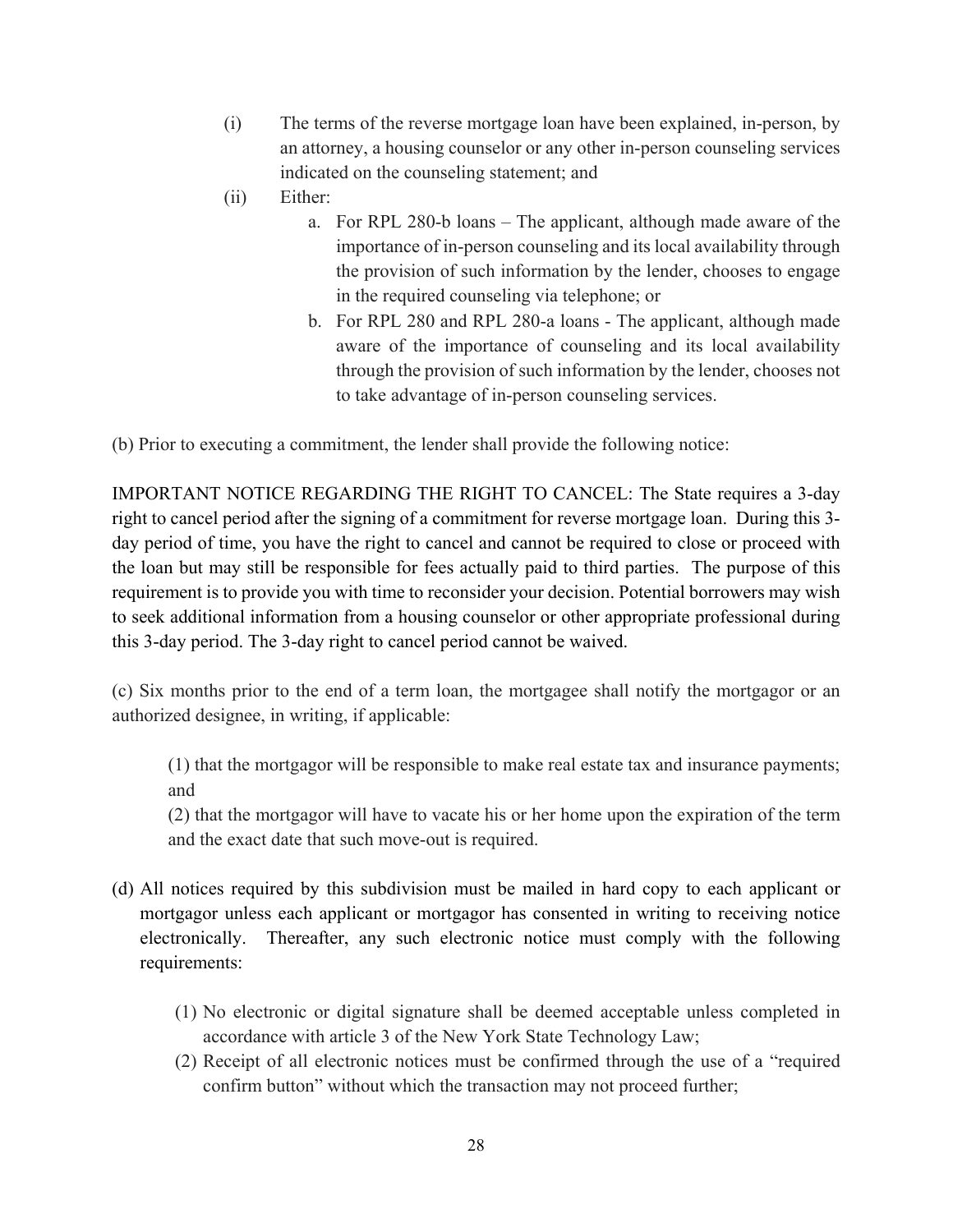- (3) A hard-copy of any disclosures sent electronically shall be mailed, within three business days of the electronic transmission, to each applicant or mortgagor who indicates that he or she does not have the computer capacity to download and print such disclosures;
- (4) A mortgagee shall either keep a copy of the digitally signed disclosures or be able to demonstrate that the transaction could not proceed further than the display of the disclosures without the applicant's use of the "required confirm button"; and
- (5) In those instances, in which a hard copy is not mailed pursuant to subdivision (3) above, the mortgagee must be able to demonstrate that information was obtained as to the applicant or mortgagor's computer capacity to download and print such disclosures.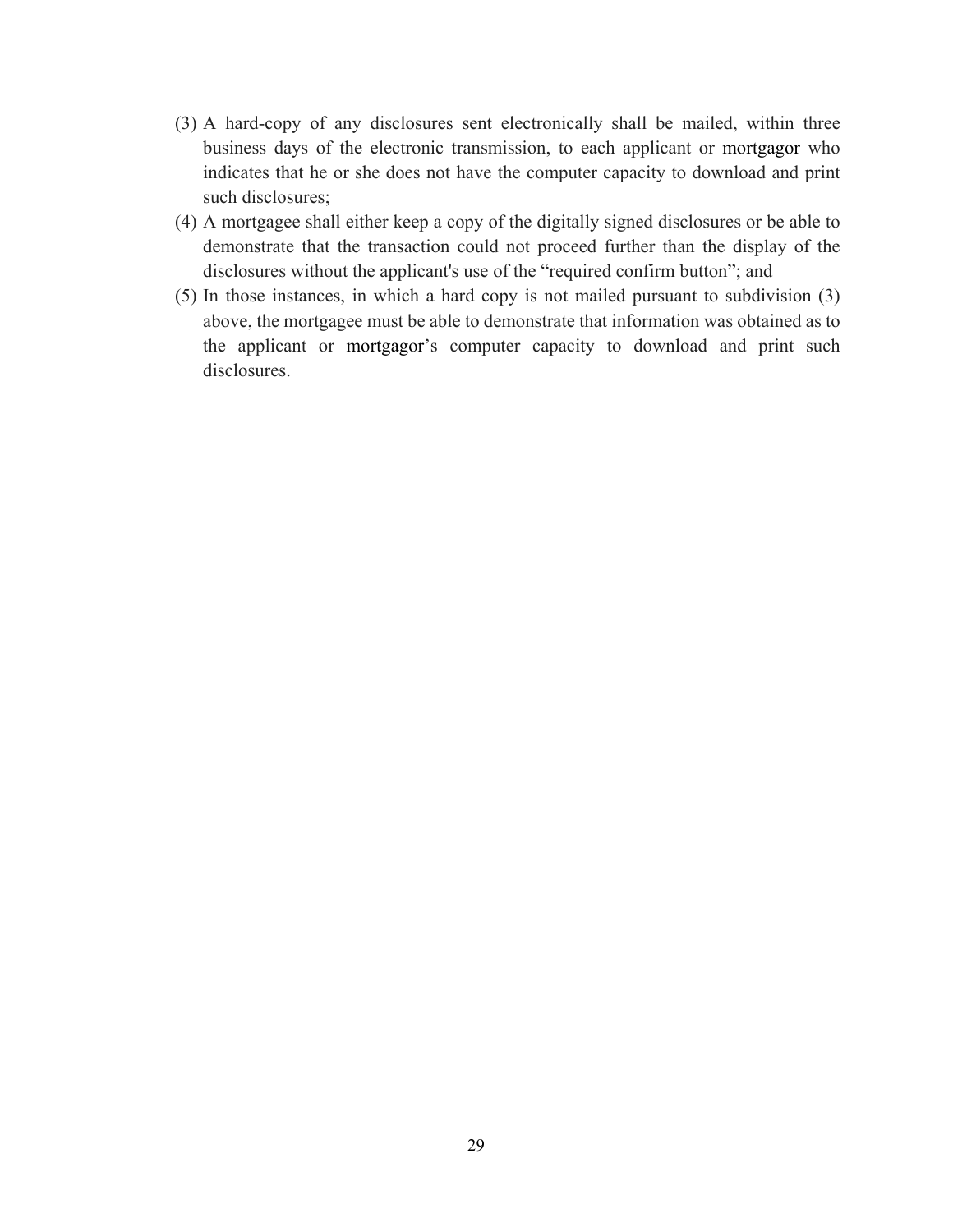# **Section 79.10 Availability of RPL 280 and RPL 280-a loans.**

(a) The requirements of Real Property Section 280(10) shall not apply to the extent that the lender determines that there are no or insufficient applications for RPL 280-a loans, the individuals who apply for RPL 280-a loans do not qualify for such loans, or mortgage insurance for the principal and any accrued but unpaid interest for RPL 280-a loans is not available for the type of reverse mortgage loan made by the lender through the private market or any agency of the State of New York. Such determination may only be reached after making a documented and diligent effort to obtain such mortgage insurance, which determination shall be subject to review by the superintendent at his or her discretion.

(b) A lender shall, among other things:

(1) advertise its RPL 280-a loan programs to the same extent as it advertises its RPL 280 loan programs in all the counties in which the lender makes RPL 280 loans;

(2) ensure that all advertising materials, including brochures, for any reverse mortgage loans designed specifically for New York residents mention both the lender's RPL 280-a and RPL 280 loans and prominently display or state the lender's name;

(3) make promotional materials for its RPL 280-a loans available to the local and county offices for the aging, the New York State Office for the Aging and the Department of Financial Services, to the extent reasonably requested by them, in all counties in which the lender makes RPL 280 loans; and

(4) require its loan officers to inform applicants for RPL 280 loans of the lender's RPL 280 a loan programs.

(c) Lenders must maintain an application log for all applications. In addition, the lender must maintain rejected mortgage application files for a minimum of three years.

(d) Any lender may, at its option, offer only one reverse mortgage loan program provided such program meets the requirements of a RPL 280-a loan.

(f) RPL 280-b loans do not fulfill the requirement that a lender shall make at least as many RPL 280-a loans as it makes RPL 280 loans unless the loan would otherwise qualify in all respects as a RPL 280-a loan.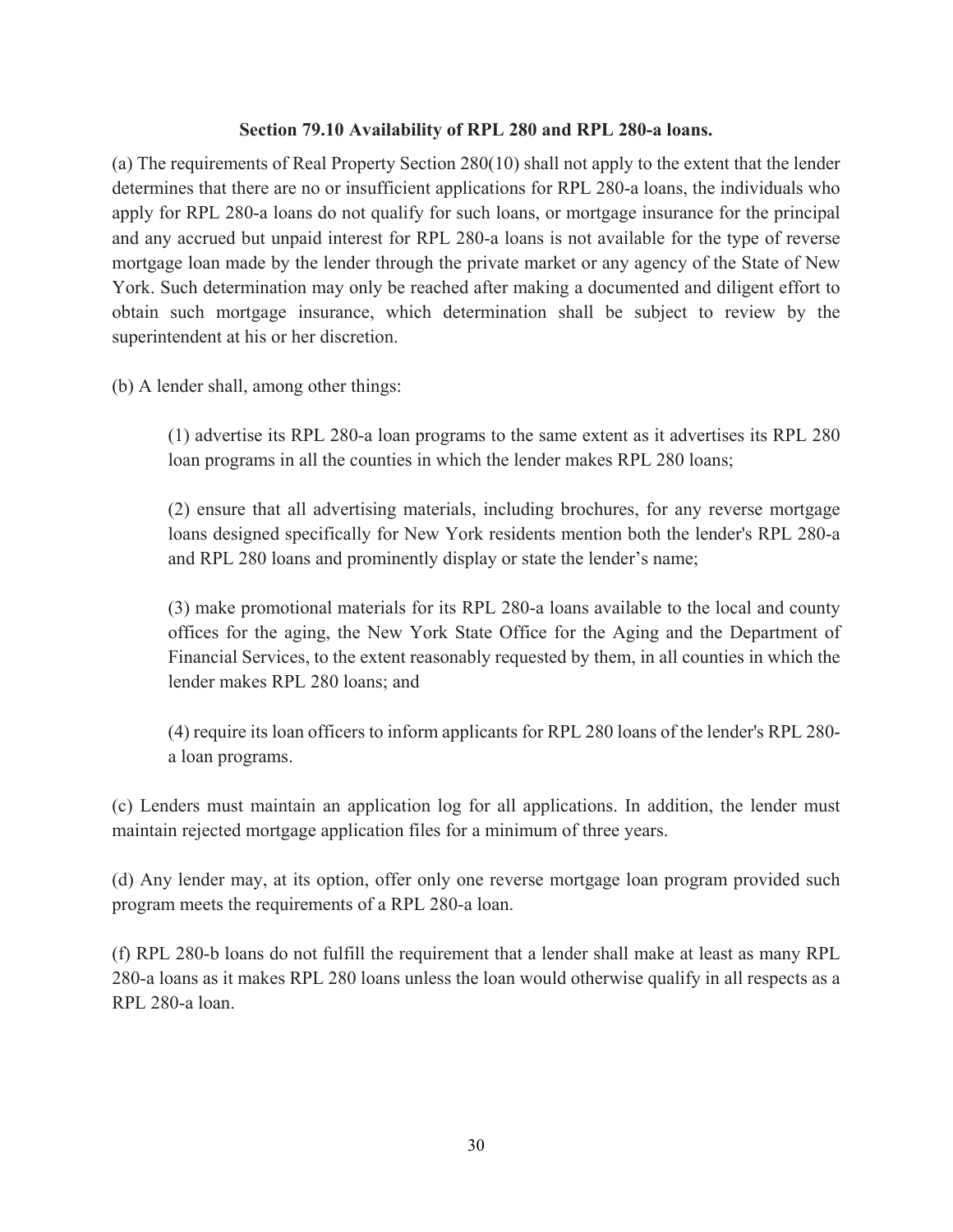#### **Section 79.11 Prohibited conduct and administrative penalties.**

- (a) A mortgagee or broker, as applicable, may not:
	- (1) make a RPL 280, RPL 280-a or RPL 280-b loan in the State of New York without having a reverse mortgage program that has been approved by the superintendent;
	- (2) make a reverse mortgage loan to a mortgagor who has not been provided with the counseling affidavit prior to counseling or has not completed the counseling affidavit prior to commitment in accordance with sections  $79.5(e)$  and  $79.9(a)(4)$  of this Part;
	- (3) make any false promise to influence, persuade or induce a consumer to sign a reverse mortgage loan application or documents;
	- (4) pressure or coerce a consumer to sign a reverse mortgage loan application or reverse mortgage loan documents by misrepresenting or omitting material information about the terms of the reverse mortgage loan;
	- (5) discourage a consumer in a reverse mortgage loan transaction from seeking or obtaining independent legal counsel or legal advice or discouraging inclusion of family members from counseling sessions or from otherwise participating in the process;
	- (6) fail to make any disclosure to a consumer required by and at the time specified by any applicable state or federal law, regulation or directive;
	- (7) accept telephone applications;
	- (8) request or accept a confession of judgment; or
	- (9) steer, direct, recommend, or otherwise encourage a consumer to seek the services of any particular housing counselor, or encourage a consumer not to seek the services of any particular housing counselor.

(b) A violation of this Part shall constitute grounds for the revocation or termination of a reverse mortgage program approval issued to a lender.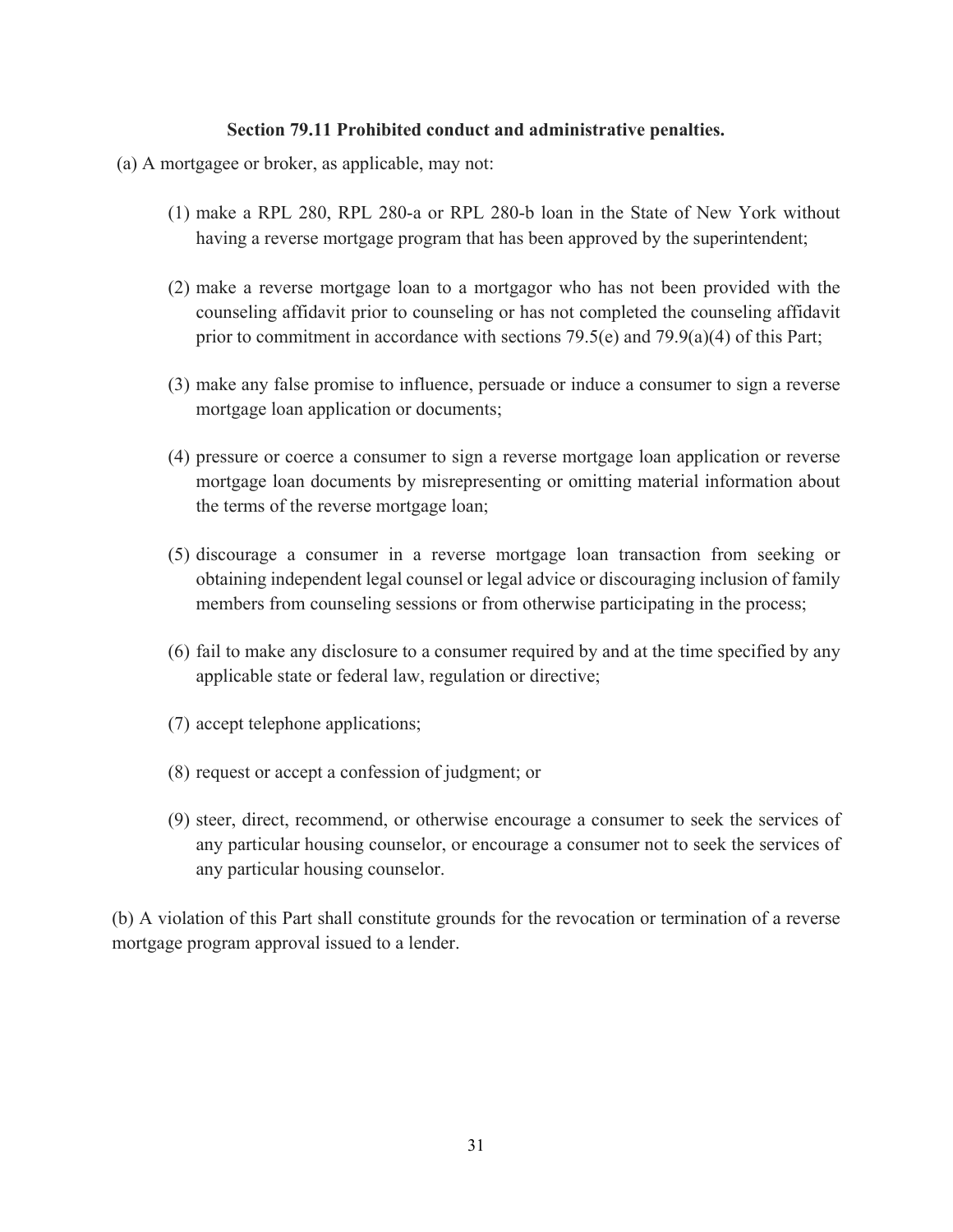## **Section 79.12 Special provisions regarding payment of real estate taxes and insurance.**

(a) Mortgagor shall have the right to choose a property insurer(s) subject to the mortgagee's consent which shall not be unreasonably withheld. If the mortgagor fails to choose a property insurer(s) in a timely manner or if the insurer(s) is not acceptable to the mortgagee, then the mortgagee may insure the property with a carrier(s) of its choice in accordance with 11 NYCRR Part 227.

(b) If there is no set aside account, then, notwithstanding applicable state or federal rule or law, the mortgagee may advance the funds necessary to pay for such coverage or to pay real estate taxes and to reimburse itself in any of following individual or combined ways:

- (1) by deducting necessary amounts from a line of credit;
- (2) by withholding from one or more monthly payments otherwise due to the mortgagor no more than 25 percent of each such monthly payment, until such time as the amount paid is realized; or
- (3) by adding the amount to the loan principal.

If a set aside account has been established, then, to the extent possible, the mortgagee must reimburse itself from such fund before choosing option (2) or (3) (paragraph [2] or [3] of this subdivision).

(c) If a line of credit payment method, distinct from the mortgagor's set aside account, is established in conjunction with a reverse mortgage loan, to pay the mortgagor's real estate taxes or insurance (hazard or flood, as necessary) on the real property securing the reverse mortgage loan, the mortgagee is to notify the mortgagor, in writing, of the amount of each deduction from and the amount remaining in the line of credit. Such notice must be given at least 90 calendar days prior to the due date of any payment for which insufficient funds are available.